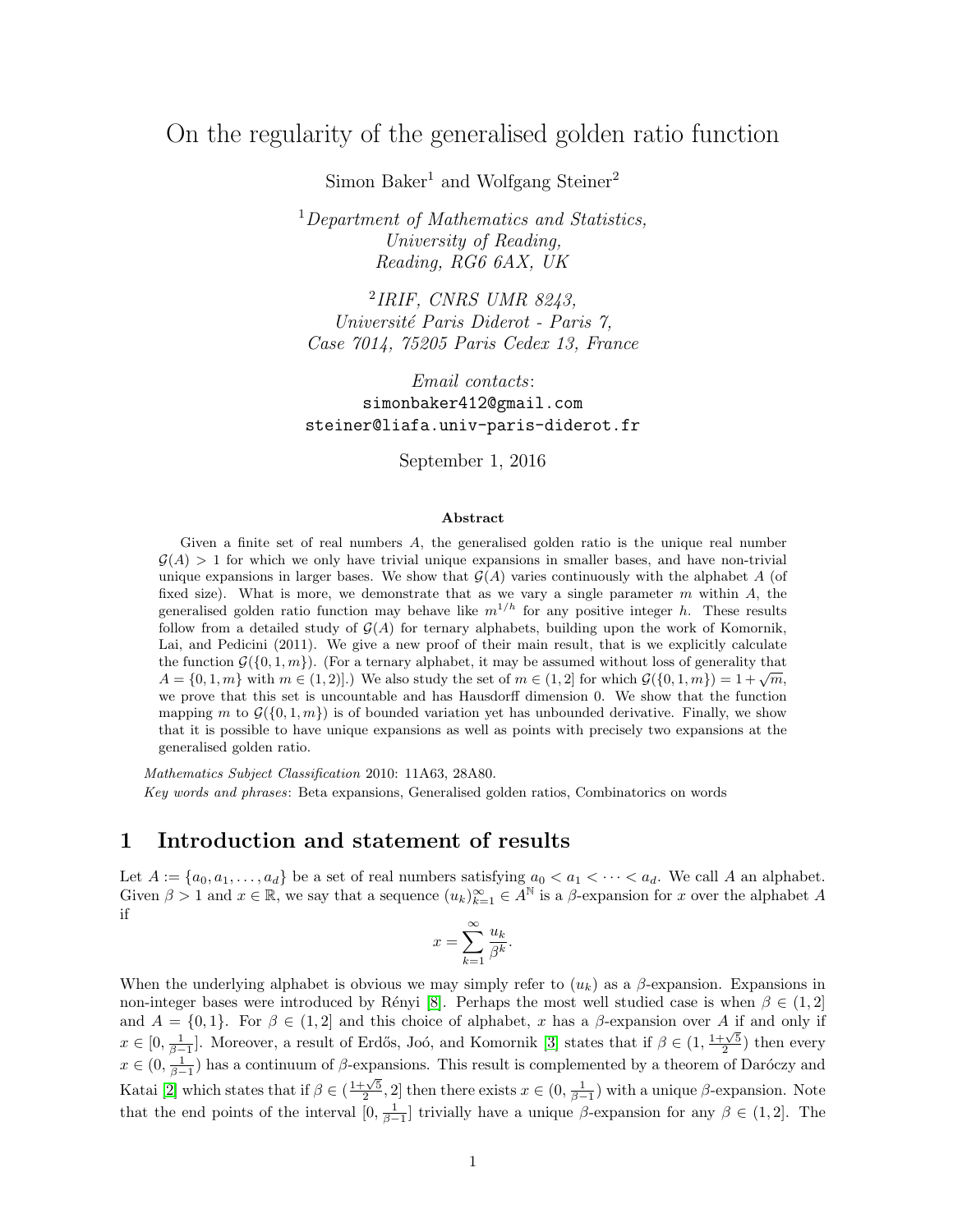above demonstrates that the golden ratio acts as a natural boundary between the possible cardinalities the set of expansions can take. It is natural to ask whether such a boundary exists for more general alphabets.

Before we state the definition of a generalised golden ratio it is necessary to define the univoque set. Given an alphabet A and  $\beta > 1$  we set

$$
\mathcal{U}_{\beta}(A) := \Big\{ (u_k)_{k=1}^{\infty} \in A^{\mathbb{N}} : \sum_{k=1}^{\infty} \frac{u_k}{\beta^k} \text{ has a unique } \beta\text{-expansion} \Big\}.
$$

We call  $\mathcal{U}_{\beta}(A)$  the univoque set. Note that for any  $\beta > 1$  and alphabet  $A = \{a_0, \ldots, a_d\}$  satisfying  $a_0 < a_1 < \cdots < a_d$ , the points

$$
\sum_{k=1}^{\infty} \frac{a_0}{\beta^k}
$$
 and 
$$
\sum_{k=1}^{\infty} \frac{a_d}{\beta^k}
$$

both have a unique expansion, so  $\overline{a_0}$  and  $\overline{a_d}$  are always contained in the univoque set. Here and throughout  $\overline{w}$  denotes the infinite periodic word with period w. We are now in a position to define a generalised golden ratio for an arbitrary alphabet. Given an alphabet A, we call  $\mathcal{G}(A) \in (1,\infty)$  the generalised golden ratio for A if whenever  $\beta \in (1, \mathcal{G}(A))$  we have  $\mathcal{U}_{\beta}(A) = {\overline{a_0}, \overline{a_d}}$ , and if  $\beta > \mathcal{G}(A)$  then  $\mathcal{U}_{\beta}(A)$  contains a non-trivial element.

Komornik, Lai, and Pedicini [\[4\]](#page-11-2) were the first authors to make a thorough study of generalised golden ratios over arbitrary alphabets. Importantly they proved that for any alphabet A a generalised golden ratio exists. For ternary alphabets, they showed that the generalised golden ratio varies continously with the alphabet. We extend this result to alphabets of arbitrary size.

<span id="page-1-0"></span>**Theorem 1.** Let  $\Delta_d := \{(a_0, a_1, \ldots, a_d) \in \mathbb{R}^{d+1} : a_0 < a_1 < \cdots < a_d\}, d \ge 1$ . The map  $(a_0, a_1, \ldots, a_d) \mapsto$  $\mathcal{G}(\{a_0, a_1, \ldots, a_d\})$  is continuous on  $\Delta_d$ .

We prove this theorem in Section [2.](#page-2-0) In the rest of the paper, we restrict our attention to ternary alphabets. Every ternary alphabet can be assumed to be of the form  $A = \{0, 1, m\}$  for some  $m > 1$ because shifting the alphabet and multiplying by a constant does not affect the generalised golden ratio. We thus set

$$
\mathcal{G}(m) := \mathcal{G}(\{0, 1, m\}) \text{ and } \mathcal{U}_{\beta}(m) := \mathcal{U}_{\beta}(\{0, 1, m\}).
$$

Moreover,

$$
\mathcal{G}(m)=\mathcal{G}(\{0,1,m\})=\mathcal{G}(\{-m,1-m,0\})=\mathcal{G}\Big(\Big\{\frac{m}{m-1},1,0\Big\}\Big)=\mathcal{G}\Big(\frac{m}{m-1}\Big).
$$

By the above  $\mathcal{G}(m) = \mathcal{G}(\frac{m}{m-1})$  and we may therefore assume  $m \in (1, 2]$ . The authors of [\[4\]](#page-11-2) considered  $m \geq 2$ , and their results read as follows in our setting.

**Theorem KLP.** The function  $\mathcal{G} : (1, 2] \to \mathbb{R}$  is continuous and satisfies

$$
2 \le \mathcal{G}(m) \le 1 + \sqrt{m}
$$

for all  $m \in (1, 2]$ . Moreover, the following statements hold.

- $\mathcal{G}(m) = 2$  for  $m \in (1, 2]$  if and only if  $m = \frac{2^k}{2^k}$  $\frac{2^{n}}{2^{k}-1}$  for some positive integer k.
- The set  $\mathfrak{M} := \{m \in (1,2]: \mathcal{G}(m) = 1 + \sqrt{m}\}\$ is a Cantor set, its largest element is  $x^2 \approx 1.7548$ where  $x \approx 1.3247$  is the smallest Pisot number.
- Each connected component  $(m_1, m_2)$  of  $(1, x^2) \setminus \mathfrak{M}$  has a point  $\mu$  such that  $\mathcal G$  is strictly decreasing on  $[m_1, \mu]$  and strictly increasing on  $[\mu, m_2]$ ; G is strictly increasing on  $[x^2, 2]$ .

In Section [3,](#page-4-0) we reprove all these results, making some of the statements more explicit and simplifying several proofs. An approximation of the graph of  $\mathcal G$  can be found in Figure [3.1.](#page-5-0) The function  $\mathcal G$  is given by implicit equations on subintervals of (1, 2], and it has the following unusual regularity properties.

<span id="page-1-1"></span>**Theorem 2.** The function  $\mathcal{G} : (1, 2] \to \mathbb{R}$  is differentiable except on the set  $\mathfrak{M}$  and on the countable set of points  $\mu$  defined in Theorem KLP. Its derivative is unbounded, but its total variation is less than 2.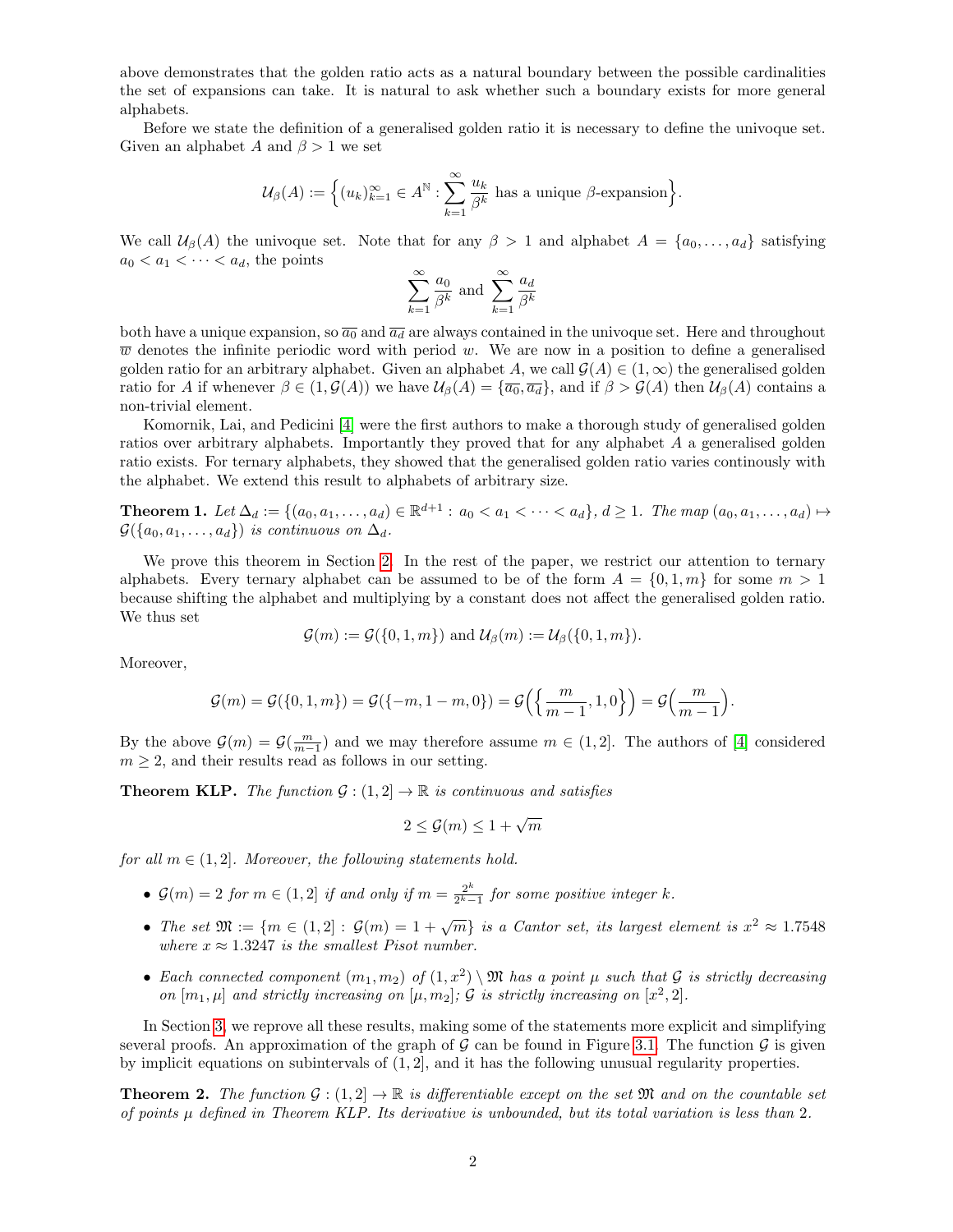We have the following result on the size of  $\mathfrak{M}$ .

<span id="page-2-5"></span>**Theorem 3.** The set  $\mathfrak{M}$  is an uncountable Cantor set with Hausdorff dimension 0.

On certain intervals, the function  $\mathcal G$  has the following simple form.

<span id="page-2-1"></span>**Theorem 4.** Let h be a positive integer and  $2^h \le m \le \left(1 + \sqrt{\frac{m}{m-1}}\right)^h$ . Then we have

$$
\mathcal{G}(m) = \mathcal{G}\left(\frac{m}{m-1}\right) = m^{1/h}.
$$

Note that if  $m = 2^h$  then  $m < (1 + \sqrt{\frac{m}{m-1}})^h$ , thus the set of m defined within Theorem [4](#page-2-1) is non-empty. Moreover, we have the following result on the size of the set of expansions at the generalised golden ratio.

<span id="page-2-6"></span>**Theorem 5.** There exists  $m \in (1, 2]$  such that:

- $\mathcal{U}_{\mathcal{G}(m)}(m)$  contains non-trivial elements.
- When  $\beta = \mathcal{G}(m)$  there exists an x with precisely two  $\beta$ -expansions.

Finally, we remark that the problem of calculating  $\mathcal{G}(A)$  remains wide open. Only  $\mathcal{G}(\{0, 1, \ldots, m\})$ has been calculated for any positive integer  $m$  in [\[1\]](#page-10-1).

## <span id="page-2-0"></span>2 Continuity of  $\mathcal{G}(A)$

Before proving Theorem [1,](#page-1-0) we recall results of Pedicini [\[7,](#page-11-3) Proposition 2.1 and Theorem 3.1] on (unique) expansions in non-integer bases over arbitrary alphabets; see also [\[4,](#page-11-2) Theorem 2.2].

**Theorem P.** Let  $\beta \in (1, q(A))$ , with

$$
q(A) := 1 + \frac{a_d - a_0}{\max\{a_1 - a_0, a_2 - a_1, \dots, a_d - a_{d-1}\}}.
$$

Every  $x \in \left[\frac{a_0}{\beta-1}, \frac{a_d}{\beta-1}\right]$  has a  $\beta$ -expansion over A. We have  $u_1u_2\cdots \in \mathcal{U}_{\beta}(A)$  if and only if, for all  $i \geq 1$ ,

<span id="page-2-2"></span>
$$
\sum_{k=0}^{\infty} \frac{u_{i+k}}{\beta^k} < a_{j+1} + \frac{a_0}{\beta - 1} \qquad \text{when } u_i = a_j \neq a_d,\tag{2.1}
$$

and

<span id="page-2-3"></span>
$$
\sum_{k=0}^{\infty} \frac{u_{i+k}}{\beta^k} > a_{j-1} + \frac{a_d}{\beta - 1} \qquad \text{when } u_i = a_j \neq a_0.
$$
 (2.2)

<span id="page-2-4"></span>Remark 2.1. The conditions [\(2.1\)](#page-2-2) and [\(2.2\)](#page-2-3) can be restated in terms of uniqueness regions  $E_a$ : Let

$$
E_{a_0} = \left[\frac{a_0\beta}{\beta-1}, a_1 + \frac{a_0}{\beta-1}\right), E_{a_j} = \left(a_{j-1} + \frac{a_d}{\beta-1}, a_{j+1} + \frac{a_0}{\beta-1}\right), 1 \le j < d, E_{a_d} = \left(a_{d-1} + \frac{a_d}{\beta-1}, \frac{a_d\beta}{\beta-1}\right].
$$

Then [\(2.1\)](#page-2-2) and [\(2.2\)](#page-2-3) hold if and only if  $\sum_{k=0}^{\infty} \frac{u_{i+k}}{\beta^k} \in E_{u_i}$ .

By the following lemma, it is sufficient to consider  $\beta \leq q(A)$ .

**Lemma 2.2.** We have  $\mathcal{G}(A) \leq q(A)$ .

Proof. If  $\beta > 1 + \frac{a_d - a_0}{a_{j+1} - a_j}$  for some  $0 \leq j < d$ , then  $a_j + \frac{a_d}{\beta - 1} < a_{j+1} + \frac{a_0}{\beta - 1}$  and thus  $a_j \overline{a_d} \in \mathcal{U}_{\beta}(A)$ .

Remark 2.3. This upper bound is attained for certain alphabets. For example, let  $A = \{0, 1, 4, 5\}$ . For  $\beta = q(A) = 8/3$ , the uniqueness regions are  $E_0 = [0, 1)$ ,  $E_1 = (3, 4)$ ,  $E_4 = (4, 5)$  and  $E_5 = (7, 8]$ . If  $\sum_{k=0}^{\infty} \frac{u_{i+k}}{2k} \in E_{u_i}$ , then  $\sum_{k=0}^{\infty} \frac{u_{i+1+k}}{2k} \in (E_{u_i} - u_i)\beta$ ; the latter intervals are  $[0, 8/3)$  $\sum_{k=0}^{\infty} \frac{u_{i+k}}{\beta^k} \in E_{u_i}$ , then  $\sum_{k=0}^{\infty} \frac{u_{i+1+k}}{\beta^k} \in (E_{u_i} - u_i)\beta$ ; the latter intervals are  $[0, 8/3)$ ,  $(16/3, 8)$ ,  $(0, 8/3)$  and  $(16/3, 8]$  respectively. Therefore, the only unique expansions are  $\overline{0}$  and  $\overline{5}$ .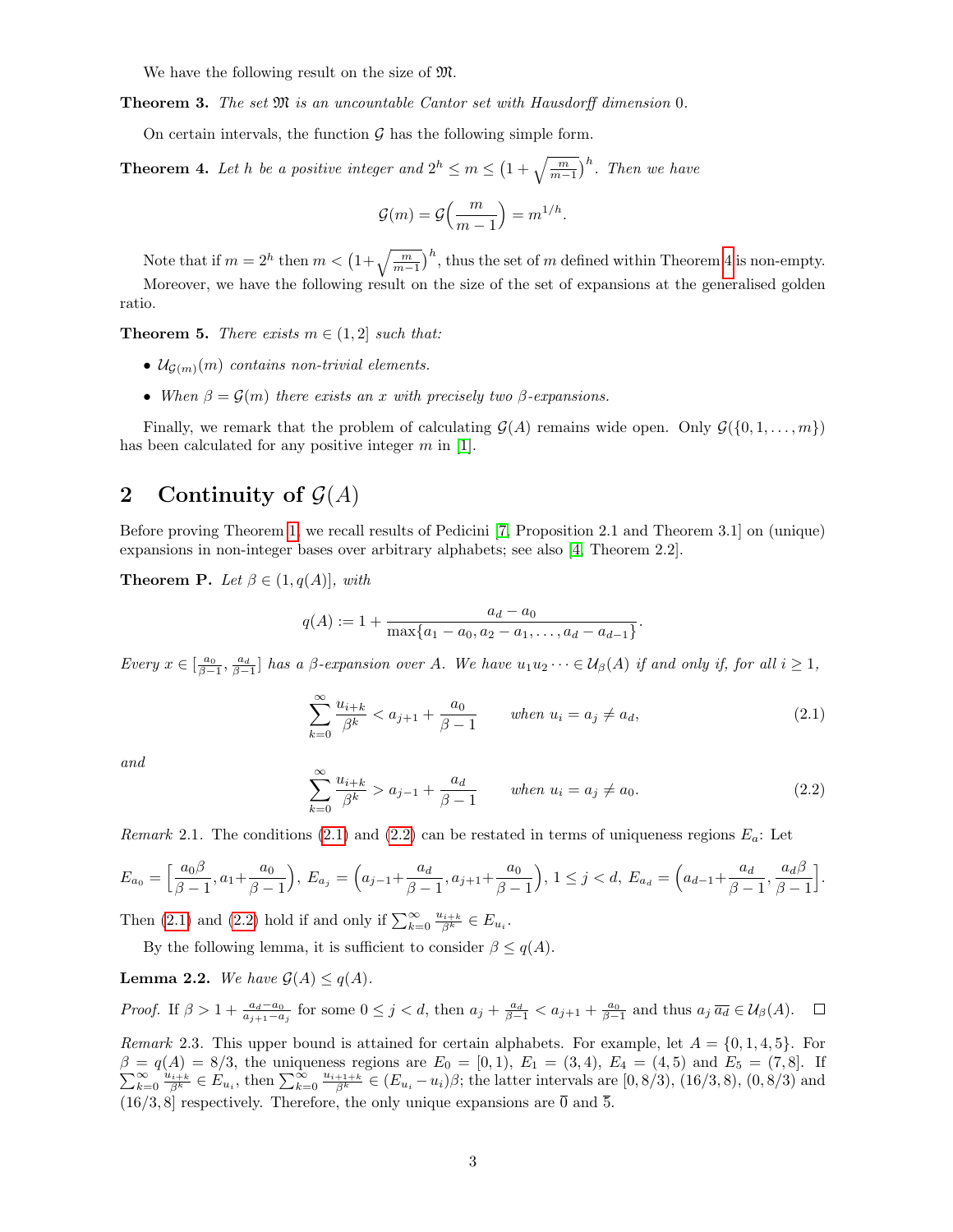Proof of Theorem [1.](#page-1-0) As  $\mathcal{G}(A) = \mathcal{G}(\frac{A-a_0}{a_d-a_0})$ , we have  $\mathcal{G}(\{a_0, a_1, \ldots, a_d\}) = \mathcal{G}(\iota \circ r(a_0, a_1, \ldots, a_d))$ , with

$$
r: \Delta_d \to \Delta'_d, \quad (a_0, a_1, \dots, a_d) \mapsto \left(\frac{a_1 - a_0}{a_d - a_0}, \frac{a_2 - a_0}{a_d - a_0}, \dots, \frac{a_{d-1} - a_0}{a_d - a_0}\right),
$$
  

$$
\iota: \Delta'_d \to \mathcal{P}(\mathbb{R}), \quad (a_1, a_2, \dots, a_{d-1}) \mapsto \{0, a_1, a_2, \dots, a_{d-1}, 1\},
$$

and  $\Delta'_{d} = \{(a_1, a_2, \ldots, a_{d-1}) \in \mathbb{R}^{d-1} : 0 < a_1 < a_2 < \cdots < a_{d-1} < 1\}$ . As r is continuous on  $\Delta_{d}$ , it is sufficient to prove that  $\mathcal{G} \circ \iota$  is continuous on  $\Delta_d'$ .

Let  $\mathbf{a} = (a_1, a_2, \dots, a_{d-1}) \in \Delta_d'$  and  $\varepsilon > 0$  arbitrary but fixed. We will show that  $|\mathcal{G}(\iota(\mathbf{b})) - \mathcal{G}(\iota(\mathbf{a}))| \le$ 3ε for all **b** in a neighbourhood of **a**. Let first  $X \subset \Delta_d$  be a closed neighbourhood of **a** such that  $|q(\iota(\mathbf{b})) - q(\iota(\mathbf{a}))| \leq \varepsilon$  for all  $\mathbf{b} \in X$ . (Note that  $q \circ \iota$  is continuous on  $\Delta'_d$ .) Set

$$
\alpha = \min_{\mathbf{b}\in X} q(\iota(\mathbf{b})) - \varepsilon, \qquad Y = \{\mathbf{b}\in X : \mathcal{G}(\iota(\mathbf{b})) < \alpha\}.
$$

If  $Y = \emptyset$ , then X is a neighbourhood of **a** with  $|\mathcal{G}(\iota(\mathbf{b})) - \mathcal{G}(\iota(\mathbf{a}))| \leq 2\varepsilon$  for all  $\mathbf{b} \in X$ . Otherwise, let  $\ell \geq 2$  be such that  $\sum_{k=1}^{\ell} \alpha^{-k} \geq (\alpha + \varepsilon - 1)^{-1}$ . Then

$$
b_{j+1} - b_j \le \frac{1}{q(\iota(\mathbf{b})) - 1} \le \frac{1}{\alpha + \varepsilon - 1} \le \sum_{k=1}^{\ell} \frac{1}{\alpha^k}
$$
 (2.3)

for all  $(b_1, \ldots, b_{d-1}) \in Y$ ,  $0 \leq j < d$ , with  $b_0 = 0$ ,  $b_d = 1$ . Set

<span id="page-3-2"></span><span id="page-3-1"></span>
$$
\delta(\mathbf{a}, \mathbf{b}) = \min_{0 \le j < d} \left( (a_{j+1} - a_j) - (b_{j+1} - b_j) \right)
$$

(with  $b_0 = a_0 = 0$ ,  $b_d = a_d = 1$ ), and let  $Z \subset X$  be a neighbourhood of **a** such that

$$
\frac{a_j}{(\alpha + \varepsilon)^k} - \frac{b_j}{\alpha^k} \le \delta(\mathbf{a}, \mathbf{b}), \quad \frac{b_j}{(\alpha + \varepsilon)^k} - \frac{a_j}{\alpha^k} \le \delta(\mathbf{a}, \mathbf{b}) \quad \text{for all } 1 \le j \le d, \ 1 \le k \le \ell,
$$
 (2.4)

$$
\frac{1-a_j}{(\alpha+\varepsilon)^k} - \frac{1-b_j}{\alpha^k} \le \delta(\mathbf{a}, \mathbf{b}), \quad \frac{1-b_j}{(\alpha+\varepsilon)^k} - \frac{1-a_j}{\alpha^k} \le \delta(\mathbf{a}, \mathbf{b}) \quad \text{for all } 0 \le j < d, \ 1 \le k \le \ell,\tag{2.5}
$$

for all  $\mathbf{b} = (b_1, \ldots, b_{d-1}) \in Z$ . Note that  $\delta(\mathbf{a}, \mathbf{b}) \leq 0$ , thus we also have

<span id="page-3-0"></span>
$$
\frac{a_j}{\alpha + \varepsilon} \le \frac{b_j}{\alpha}, \quad \frac{1 - a_j}{\alpha + \varepsilon} \le \frac{1 - b_j}{\alpha}, \quad \frac{b_j}{\alpha + \varepsilon} \le \frac{a_j}{\alpha}, \quad \frac{1 - b_j}{\alpha + \varepsilon} \le \frac{1 - a_j}{\alpha} \quad \text{for all } 0 \le j \le d. \tag{2.6}
$$

For  $\mathbf{b} \in Y \cap Z$  and  $\beta \in (\mathcal{G}(\iota(\mathbf{b})), \alpha]$ , choose  $\mathbf{u} = u_1u_2 \cdots \in \mathcal{U}_{\beta}(\iota(\mathbf{b}))$ . Assume, w.l.o.g., that  $u_1u_2 \notin \mathcal{U}_{\beta}$  $\{00, 11\}$ . We show first that **u** does not contain  $\ell$  consecutive zeros or ones. Indeed, suppose that  $u_{i+1} = u_{i+2} = \cdots = u_{i+\ell} = 1$  for some  $i \geq 1$ ; then we have

$$
\sum_{k=1}^{\infty} \frac{u_{i+k}}{\beta^k} \ge \sum_{k=1}^{\ell} \frac{1}{\beta^k} \ge \sum_{k=1}^{\ell} \frac{1}{\alpha^k} \ge b_{j+1} - b_j
$$

for all  $0 \leq j < d$ , hence  $u_i = 1$  because of [\(2.1\)](#page-2-2); recursively we would obtain that  $u_{i-1} = \cdots = u_1 = 1$ , contradicting that  $u_1u_2 \neq 11$ . Similarly,  $u_{i+1} = u_{i+2} = \cdots = u_{i+\ell} = 0$  implies that  $\sum_{k=1}^{\infty} (1-u_{i+k})\beta^{-k} \geq$  $b_j - b_{j-1}$  for all  $1 \leq j \leq d$ , hence  $u_i = 0$  because of  $(2.2)$ , eventually contradicting that  $u_1u_2 \neq 00$ .

We define the sequence  $\tilde{u}$  via the relation  $\tilde{u}_{i+k} = a_j$  if  $u_{i+k} = b_j$ . Let now  $i \geq 1$ . We have  $\tilde{u}_{i+k}(\beta+\varepsilon)^{-k} \leq u_{i+k}\beta^{-k}$  for all  $k \geq 1$  because  $(2.6)$  implies that  $a_j(\beta+\varepsilon)^{-k} \leq b_j\beta^{-k}$  for all  $0 \leq j \leq d$ . Moreover,  $(2.4)$  and  $(2.6)$  give that

$$
\frac{a_j}{(\beta+\varepsilon)^k} - \frac{b_j}{\beta^k} \le \frac{a_j}{(\alpha+\varepsilon)^k} - \frac{b_j}{\alpha^k} \le \delta(\mathbf{a}, \mathbf{b})
$$

for all  $1 \leq k \leq \ell, 1 \leq j \leq d$ . Since  $u_{i+k} \neq 0$  for some  $1 \leq k \leq \ell$ , we have  $\tilde{u}_{i+k}(\beta+\varepsilon)^{-k} \leq u_{i+k}\beta^{-k}+\delta(\mathbf{a}, \mathbf{b})$ for some  $k \geq 1$ . Using  $(2.1)$ , we get

$$
\sum_{k=1}^{\infty} \frac{\tilde{u}_{i+k}}{(\beta + \varepsilon)^k} \le \sum_{k=1}^{\infty} \frac{u_{i+k}}{\beta^k} + \delta(\mathbf{a}, \mathbf{b}) < b_{j+1} - b_j + \delta(\mathbf{a}, \mathbf{b}) \le a_{j+1} - a_j \quad \text{when } u_i = b_j \ne 1.
$$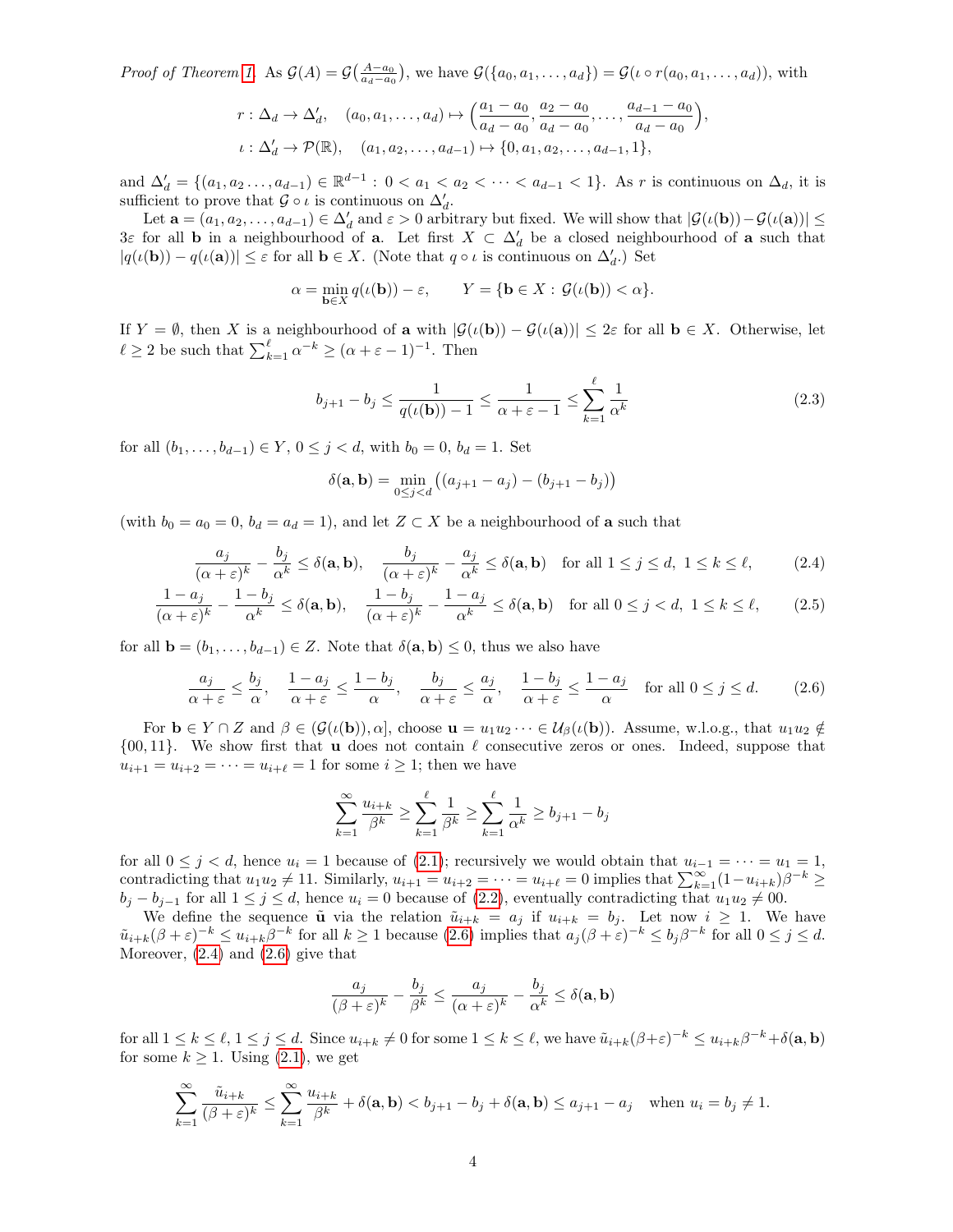Similarly, we obtain from  $(2.2)$ ,  $(2.5)$  and  $(2.6)$  that

$$
\sum_{k=1}^{\infty} \frac{1 - \tilde{u}_{i+k}}{(\beta + \varepsilon)^k} \le \sum_{k=1}^{\infty} \frac{1 - u_{i+k}}{\beta^k} + \delta(\mathbf{a}, \mathbf{b}) < b_j - b_{j-1} + \delta(\mathbf{a}, \mathbf{b}) \le a_j - a_{j-1} \quad \text{when } u_i = b_j \ne 0.
$$

Therefore, we have  $\tilde{\mathbf{u}} \in \mathcal{U}_{\beta+\varepsilon}(\iota(\mathbf{a}))$ , thus  $\mathcal{G}(\iota(\mathbf{a})) \leq \mathcal{G}(\iota(\mathbf{b})) + \varepsilon$  for all  $\mathbf{b} \in Y \cap Z$ .

For  $\mathbf{b} \in X \setminus Y$ , recall that  $\mathcal{G}(\iota(\mathbf{a})) \leq q(\iota(\mathbf{a})) \leq \alpha + 2\varepsilon \leq \mathcal{G}(\iota(\mathbf{b})) + 2\varepsilon$ . Similarly, we obtain for all  $\mathbf{b} \in \mathbb{Z}$  that  $\mathcal{G}(\iota(\mathbf{b})) \leq \mathcal{G}(\iota(\mathbf{a})) + \varepsilon$  when  $\mathbf{a} \in Y$ ,  $\mathcal{G}(\iota(\mathbf{b})) \leq \mathcal{G}(\iota(\mathbf{a})) + 3\varepsilon$  when  $\mathbf{a} \notin Y$ . This gives that  $|\mathcal{G}(\iota(\mathbf{b})) - \mathcal{G}(\iota(\mathbf{a}))| \leq 3\varepsilon$  for all  $\mathbf{b} \in \mathbb{Z}$ , thus  $\mathcal{G} \circ \iota$  is continuous at **a**.  $\Box$ 

### <span id="page-4-0"></span>3 Generalised golden ratios over ternary alphabets

#### 3.1 Statements

Komornik, Lai and Pedicini [\[4\]](#page-11-2) described the function  $m \mapsto \mathcal{G}(m)$  on the interval  $(1, 2]$ . We provide more details for this function, in particular for the set

$$
\mathfrak{M} := \{ m \in (1,2] : \mathcal{G}(m) = 1 + \sqrt{m} \}.
$$

For  $h \geq 0$ , let  $\tau_h$  be the substitution on the alphabet  $\{0, 1\}$  defined by

$$
\tau_h(0) = 0^{h+1}1, \qquad \tau_h(1) = 0^h1,
$$

and set  $S = \{\tau_h : h \ge 0\}$ . A (right) infinite word **u** is a *limit word* of a sequence of substitutions  $(\sigma_n)_{n\ge 0}$ if there exist words  $\mathbf{u}^{(n)}$  with  $\mathbf{u}^{(0)} = \mathbf{u}$  and  $\mathbf{u}^{(n)} = \sigma_n(\mathbf{u}^{(n+1)})$  for all  $n \geq 0$ . A sequence  $(\sigma_n)_{n \geq 0} \in \overline{S}^{\mathbb{N}}$ is primitive if  $\sigma_n \neq \tau_0$  for infinitely many  $n \geq 0$ . A limit word of a primitive sequence in  $S^{\mathbb{N}}$  starts with  $\sigma_0\sigma_1\cdots\sigma_n(0)$  for all  $n\geq 0$  and is therefore unique. If  $\sigma_n=\tau_0$  for all  $n\geq 0$ , then  $1^k0\overline{1}$ ,  $k\geq 0$ , and  $\overline{1}$  are limit words of  $(\sigma_n)_{n\geq 0}$ ; we are only interested in  $0\overline{1}$  and  $\overline{1}$ . Therefore, we define the following sets of limit words (or S-adic words), where  $S^* = \bigcup_{n\geq 0} S^n$  denotes the set of finite products of substitutions in S:

$$
\mathcal{S} = \mathcal{S}_{\infty} \cup \mathcal{S}_{0\overline{1}} \cup \mathcal{S}_{\overline{1}} \quad \text{with} \quad \mathcal{S}_{0\overline{1}} = \{ \sigma(0\overline{1}) : \sigma \in S^* \}, \quad \mathcal{S}_{\overline{1}} = \{ \sigma(\overline{1}) : \sigma \in S^* \},
$$
  

$$
\mathcal{S}_{\infty} = \{ \sigma \in \mathcal{S} \text{ is the limit proof of a primitive sequence of sub-stituting in } S^{\mathbb{N}} \}.
$$

 $\mathcal{S}_{\infty} = {\mathbf{u} : \mathbf{u} \text{ is the limit word of a primitive sequence of substitutions in } S^{\mathbb{N}}}.$ 

<span id="page-4-3"></span>Remark 3.1. Komornik, Lai and Pedicini [\[4\]](#page-11-2) observed that the sequences  $\mathbf{u} \in \mathcal{S}_{\infty}$  with the leading 0 removed are exactly the standard Sturmian sequences. However, they omitted the word "standard".

For  $\mathbf{u} = u_0 u_1 \cdots \in \{0,1\}^{\mathbb{N}},$  we define  $\mathfrak{m}_{\mathbf{u}} \geq 1$  as the unique solution to

<span id="page-4-1"></span>
$$
\mathfrak{m}_{\mathbf{u}} = 1 + \sum_{k=0}^{\infty} \frac{u_k}{(1 + \sqrt{\mathfrak{m}_{\mathbf{u}}})^k}.
$$
\n(3.1)

<span id="page-4-2"></span>*Remark* 3.2. We can rewrite  $(3.1)$  as

$$
1+\sqrt{\mathfrak{m}_{\mathbf{u}}}=2+\sum_{k=0}^{\infty}\frac{u_k}{(1+\sqrt{\mathfrak{m}_{\mathbf{u}}})^{k+1}},
$$

i.e., Parry's [\[6\]](#page-11-4) β-expansion of  $\beta = 1 + \sqrt{m_{\mathbf{u}}}$  is 2**u**. We have  $m_{\mathbf{u}} = 1$  if and only if  $\mathbf{u} = \overline{0}$ .

For  $\sigma \in S^*$ , we define the interval  $I_{\sigma} = \left[ \mathfrak{m}_{\sigma(0\overline{1})}, \mathfrak{m}_{\sigma(\overline{1})} \right] \subset \left( 1, \frac{3+\sqrt{5}}{2} \right]$ . We define  $\beta_{\sigma} \geq 2$  implicitly via the equation

$$
1 + \sum_{k=1}^{\infty} \frac{\tilde{u}_k^{(\sigma)}}{\beta_{\sigma}^k} = (\beta_{\sigma} - 1) \bigg( 1 + \sum_{k=0}^{\infty} \frac{u_k^{(\sigma)}}{\beta_{\sigma}^{k+1}} \bigg),
$$

where

$$
\tilde{u}_0^{(\sigma)}\tilde{u}_1^{(\sigma)}\tilde{u}_2^{(\sigma)}\cdots = \sigma(0\overline{1}), \qquad u_0^{(\sigma)}u_1^{(\sigma)}u_2^{(\sigma)}\cdots = \sigma(\overline{1}).
$$

Moreover, we let  $\mu_{\sigma}$  denote the coinciding value, i.e.,

$$
\mu_\sigma:=1+\sum_{k=1}^\infty \frac{\tilde u_k^{(\sigma)}}{\beta_\sigma^k}.
$$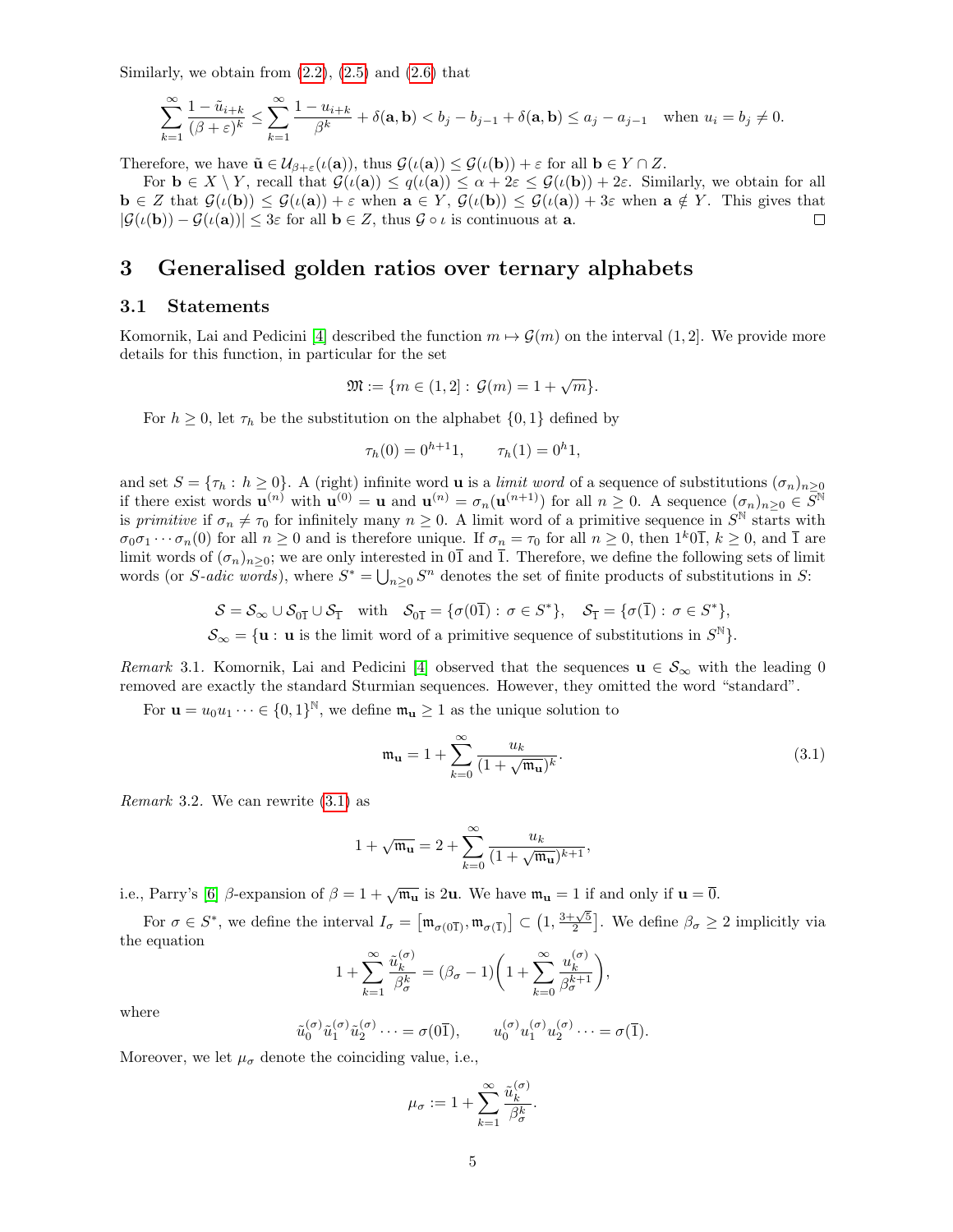Note that all the numbers and sequences do not change if we replace  $\sigma$  by  $\sigma_{\tau_0}$  since  $\tau_0(0\bar{1}) = 0\bar{1}$  and  $\tau_0(\overline{1}) = \overline{1}$ . Therefore, we can assume that  $\sigma \in S^* \setminus S^* \tau_0$ .

The following propositions recover the main part of Theorem [KLP,](#page-1-0) adding explicit equations giving the generalised golden ratios, which are used for drawing the graph of  $G$  in Figure [3.1.](#page-5-0)

<span id="page-5-1"></span>**Proposition 3.3.** The interval  $\left(1, \frac{3+\sqrt{5}}{2}\right]$  admits the partition

$$
\{I_{\sigma}: \sigma \in S^* \setminus S^* \tau_0\} \cup \{\{\mathfrak{m}_\mathbf{u}\}: \mathbf{u} \in \mathcal{S}_{\infty}\}.
$$
\n(3.2)

<span id="page-5-4"></span>**Proposition 3.4.** For  $\sigma \in S^*$  and  $m \in [\mathfrak{m}_{\sigma(0\overline{1})}, \mu_{\sigma}], \mathcal{G}(m)$  is given by

$$
m=1+\sum_{k=1}^\infty \frac{\tilde u_k^{(\sigma)}}{\mathcal{G}(m)^k}.
$$

For  $\sigma \in S^*$  with  $\sigma(1) \neq 1$  and  $m \in [\mu_{\sigma}, \mathfrak{m}_{\sigma(1)}], \mathcal{G}(m)$  is given by

$$
\frac{m}{\mathcal{G}(m)-1}=1+\sum_{k=1}^{\infty}\frac{u_k^{(\sigma)}}{\mathcal{G}(m)^{k+1}}.
$$

<span id="page-5-5"></span>Proposition 3.5. We have

$$
\mathfrak{M}=\{\mathfrak{m}_{\mathbf{u}}:\,\mathbf{u}\in\mathcal{S}\setminus\{\overline{1}\}\}.
$$



<span id="page-5-0"></span>Figure 3.1: A graph of  $\mathcal{G}(m)$ .

### 3.2 Partition of  $(1, \frac{3+\sqrt{5}}{2})$  $\frac{\sqrt{5}}{2}$ ]

We first prove Proposition [3.3,](#page-5-1) using the following lemmas.

<span id="page-5-2"></span>**Lemma 3.6.** Let  $\sigma \in S^*$ . Then  $\sigma$  preserves the lexicographic order on infinite words.

*Proof.* The lexicographic order on infinite words is preserved by the identity and by  $\sigma \in S$ . By induction on *n*, this holds for all  $\sigma \in S^n$ ,  $n \geq 0$ .  $\Box$ 

<span id="page-5-3"></span>**Lemma 3.7.** Let  $\sigma \in S^*$  with  $\sigma(1) \neq 1$ , and write  $\sigma(1) = 0w1$ . Then

$$
\sigma(0\overline{1}) = 0 \,\overline{w01}.
$$

In particular, 1w0 is a circular shift of  $\sigma(1)$ .

*Proof.* Since  $\sigma(1) = \sigma \tau_0(1)$  and  $\sigma(0\bar{1}) = \sigma \tau_0(0\bar{1})$ , we assume w.l.o.g. that  $\sigma = \tau_{h_0} \tau_{h_1} \cdots \tau_{h_n}$  with  $n \ge 0$ ,  $h_n \neq 0$ . Let  $\sigma_k = \tau_{h_k}$ . Then  $\sigma_{[0,n]}(1) = 0w1$  with

$$
w = \sigma_0(1) \sigma_{[0,1]}(1) \cdots \sigma_{[0,n-1]}(1) \sigma_{[0,n-1]}(0^{h_n-1}) \sigma_{[0,n-2]}(0^{h_{n-1}}) \cdots \sigma_0(0^{h_1}) 0^{h_0}.
$$

Let  $v = \sigma_0(1) \sigma_{[0,1]}(1) \cdots \sigma_{[0,n-1]}(1)$ . Then we have  $\sigma_{[0,n]}(0) = 0w01v$  and  $v\sigma_{[0,n]}(1) = w01v$ . Therefore, 1w0 is a circular shift of  $\sigma(1)$  and  $\sigma(0) = 0 \overline{w01}$ .  $\Box$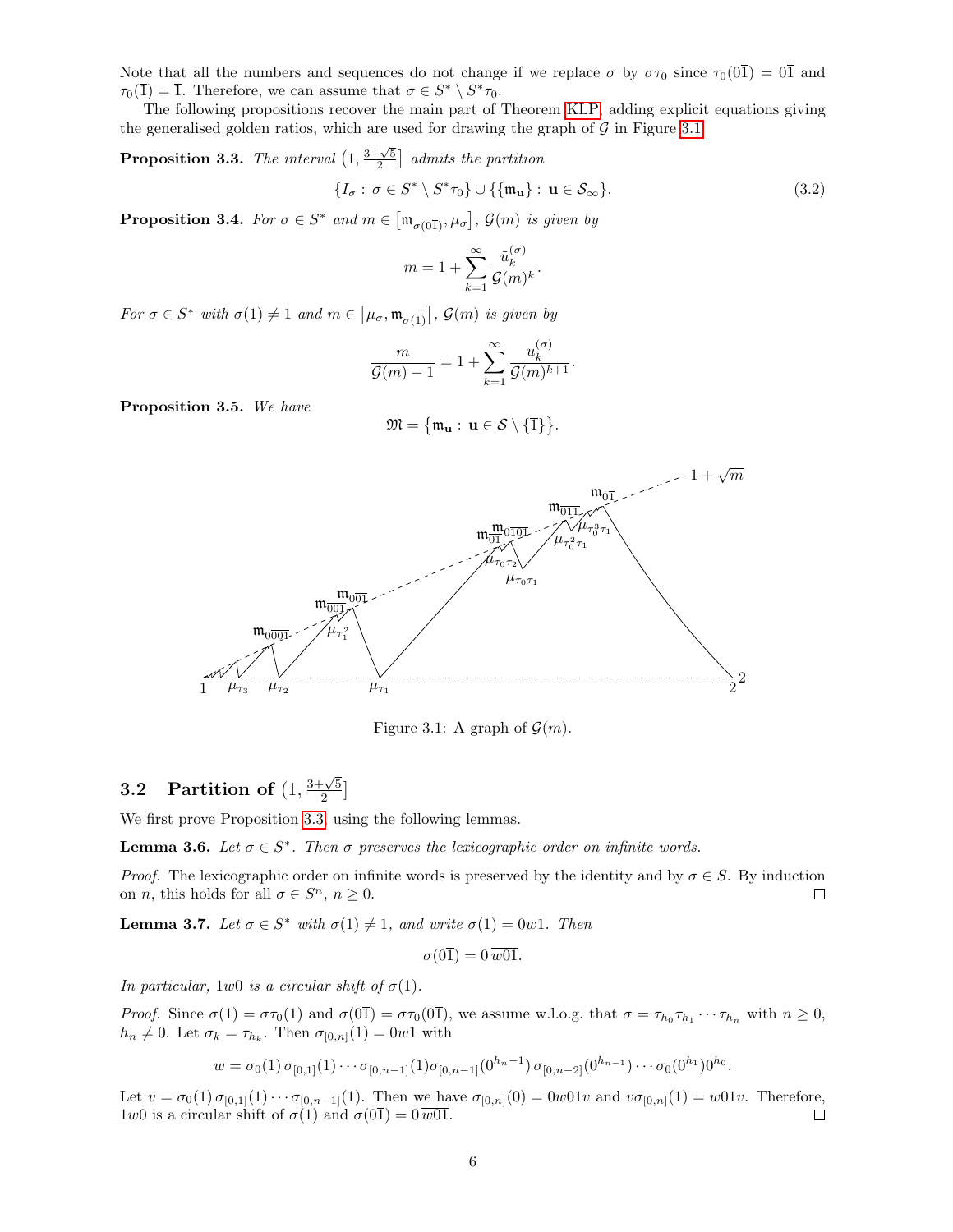<span id="page-6-1"></span>**Lemma 3.8.** Let  $\mathbf{u} = u_0 u_1 \cdots \in \{0,1\}^{\mathbb{N}} \setminus \{\overline{0}\}\$ . We have  $\mathbf{u} \in \mathcal{S}$  if and only if

<span id="page-6-0"></span>
$$
u_0 u_1 u_2 \dots \le u_i u_{i+1} u_{i+2} \dots \le 1 u_1 u_2 \dots \qquad \text{for all } i \ge 0. \tag{3.3}
$$

*Proof.* Assume that [\(3.3\)](#page-6-0) holds. Then  $u_0 = 0$  or  $\mathbf{u} = \overline{1} = \tau_0(\overline{1})$ . If  $u_0 = 0$ , let  $h \ge 0$  be minimal such that  $u_{h+1} = 1$ . Then each 1 is followed by  $0^{h+1}1$  or  $0^{h}1$ , i.e.,  $\mathbf{u} = \tau_h(\mathbf{u}')$  for some word  $\mathbf{u}' = u'_0u'_1 \cdots$ . Moreover, we have  $\mathbf{u}' \leq u'_i u'_{i+1} \cdots \leq 1 u'_1 u'_2 \cdots$  for all  $i \geq 0$ . In case  $\mathbf{u}' = \overline{0}$ , we have  $\mathbf{u} = \tau_{h+1}(\overline{1})$ . Therefore, we can repeat the arguments and obtain recursively that u is the limit word of a sequence  $(\sigma_n)_{n\geq 0} \in S^{\mathbb{N}}$ . More precisely, we have  $\mathbf{u} \in \mathcal{S}_{0\overline{1}}$  or  $\mathbf{u}$  starts with  $\sigma_{[0,n]}(0)$  for all  $n \geq 0$ , i.e.,  $\mathbf{u} \in \mathcal{S}_{\infty} \cup \mathcal{S}_{\overline{1}}$ .

Consider now  $\mathbf{u} \in \mathcal{S}_{\infty} \cup \mathcal{S}_{0\bar{1}}$ , limit word of  $(\sigma_n)_{n\geq 0} \in S^{\mathbb{N}}$ . Then  $\mathbf{u}$  starts with  $\sigma_{[0,n]}(0)$  for all  $n \geq 0$ . Denote the preimage of **u** by  $\sigma_0$  by  $\mathbf{u}' = u'_0u'_1 \cdots$ , i.e.,  $\sigma_0(\mathbf{u}') = \mathbf{u}$ . Suppose that  $u_i u_{i+1} \cdots \leq \mathbf{u}$ . Then  $u_i u_{i+1} \cdots$  starts with  $\sigma_0(0)$ , and  $u_i u_{i+1} \cdots = \sigma_0(u'_{i'} u'_{i'+1} \cdots)$  for some  $i' \geq 0$ . This implies that  $u'_{i'}u'_{i'+1}\cdots \leq \mathbf{u}'$ , thus  $u'_{i'}u'_{i'+1}\cdots$  starts with  $\sigma_1(0)$ . Inductively, we obtain that  $u_iu_{i+1}\cdots$  starts with  $\sigma_{[0,n]}(0)$  for all  $n \geq 0$ , i.e.,  $u_i u_{i+1} \cdots = \mathbf{u}$ . Suppose now that  $u_i u_{i+1} \cdots \geq 1 u_1 u_2 \cdots$ . Then  $u_i = 1$  and  $u_{i+1}u_{i+2}\cdots = \sigma_0(u'_{i'}u'_{i'+1}\cdots)$  for some  $i' \geq 0$ , with  $u'_{i'}u'_{i'+1}\cdots \geq 1u'_{1}u'_{2}\cdots$ . We get that

$$
u_i u_{i+1} \cdots = 1 \sigma_0(1) \sigma_{[0,1]}(1) \sigma_{[0,2]}(1) \cdots = 1 u_1 u_2 \cdots.
$$

Therefore, [\(3.3\)](#page-6-0) holds.

Finally, let  $\mathbf{u} \in \mathcal{S}_{\bar{1}}$ . If  $\mathbf{u} = \bar{1}$ , then [\(3.3\)](#page-6-0) holds trivially. Otherwise, we have  $\mathbf{u} = \sigma \tau_h(\bar{1})$  with  $\sigma \in S^*$ ,  $h \geq 1$ . Then  $\sigma \tau_{h-1} \tau_j(0\bar{1}) \in \mathcal{S}_{0\bar{1}}$  converges to **u** for  $j \to \infty$  (in the usual topology of infinite words). By the previous paragraph, [\(3.3\)](#page-6-0) holds for these words. Hence, it also holds for the limit word u.  $\Box$ 

*Proof of Proposition* [3.3.](#page-5-1) For  $m \in (1, \frac{3+\sqrt{5}}{2}]$ , Parry's  $(1+\sqrt{m})$ -expansions of  $1+\sqrt{m}$  are of the form  $2u \in \{0, 1, 2\}^{\mathbb{N}}$  with  $\overline{0} < u \leq \overline{1}$  and are ordered with respect to the lexicographic order. We show that the interval  $(0, 1) \subset \{0, 1, 2\}^{\overline{\mathbb{N}}}$  admits the partition

$$
\{[\sigma(0\overline 1),\sigma(\overline 1)]:\, \sigma\in S^*\setminus S^*\tau_0\}\cup \{\{{\mathbf u}\}: \, {\mathbf u}\in {\mathcal S}_\infty\}.
$$

Assume that  $\mathbf{u} = u_0 u_1 \cdots \notin \mathcal{S}$ , i.e., [\(3.3\)](#page-6-0) does not hold. Let  $i \geq 1$  be minimal such that one of the equalities is not satisfied. Suppose first that  $u_i u_{i+1} \cdots < u$ ; then  $u_{i-1} = 1$ . Similarly to the proof of Lemma [3.8,](#page-6-1) let  $\sigma_0 \in S$  be such that  $u_0 \cdots u_{i-1} = \sigma_0(u'_0 \cdots u'_{i'-1})$  with  $u'_0 \cdots u'_{i'-1} \neq 0 \cdots 0$ . By minimality of *i*, we have  $u'_{i'-1} = 1$ , and  $u'_0 \cdots u'_{i'-1} = 1 \cdots 1$  implies  $i' = 1$ . Therefore, we can define recursively substitutions  $\sigma_j \in S$  until

$$
\sigma_{[0,n]}(1) = u_0 u_1 \cdots u_{i-1}.
$$

Then we have  $\mathbf{u} < \sigma_{[0,n]}(1) \mathbf{u} < \cdots < \sigma_{[0,n]}(\bar{1})$ . By Lemma [3.6,](#page-5-2) we have  $\sigma_{[0,n]}(0\bar{1}) < \mathbf{u}$ .

Suppose now that  $u_i u_{i+1} \cdots > 1 u_1 u_2 \cdots$ . Then we have substitutions  $\sigma_k = \tau_{h_k}$  such that

$$
\sigma_{[0,n]}(0) = u_0 u_1 \cdots u_{i-1} 1 \sigma_0(1) \sigma_{[0,1]}(1) \cdots \sigma_{[0,n-1]}(1),
$$

with  $h_n \neq 0$ . We have  $u > u_0 \overline{u_1 \cdots u_{i-1}1}$ , and the latter word is equal to  $\sigma_{[0,n]}(0\overline{1})$  by Lemma [3.7](#page-5-3) and its proof. Since  $u_0 \cdots u_{i-1} < \sigma_{[0,n]}(1)$ , we also have  $\mathbf{u} < \sigma_{[0,n]}(1)$ .

We have seen that each **u** is the limit word of a primitive sequence of substitutions  $\sigma \in S^{\mathbb{N}}$  or between the extremal limit words of a non-primitive sequence  $\sigma \in S^{\mathbb{N}}$ . To see that  $\sigma$  is unique, let **u** and  $\tilde{\mathbf{u}}$  be limit words of two different sequences  $(\sigma_n)_{n>0}$  and  $(\tilde{\sigma}_n)_{n>0}$ . Let  $n \geq 0$  be minimal such that  $\sigma_n \neq \tilde{\sigma}_n$ . Let  $\sigma_n = \tau_h$ ,  $\tilde{\sigma}_n = \tau_j$ , and assume w.l.o.g. that  $h < j$ . Then we have  $\tilde{\mathbf{u}} \leq \tilde{\sigma}_{[0,n]}(\overline{1}) \leq \sigma_{[0,n]}(\overline{0}) < \mathbf{u}$ . Therefore, the intervals are disjoint.  $\Box$ 

#### 3.3 Calculating the generalised golden ratio

We now prove that  $\mathcal{G}(m)$  is as in Theorem [KLP](#page-1-0) and Proposition [3.4.](#page-5-4)

<span id="page-6-2"></span>**Lemma 3.9.** Let  $m \in (1, 2], \beta \in [m, m + 1],$  and  $\mathbf{u} = u_0 u_1 \cdots \in \{0, 1\}^{\mathbb{N}} \setminus {\{\overline{0}}\}$ . Then  $\mathbf{u} \in \mathcal{U}_{\beta}(m)$  if and only if

$$
\frac{m}{\beta - 1} < 1 + \sum_{k=1}^{\infty} \frac{u_{i+k}}{\beta^k} < m \quad \text{for all } i \ge 0 \text{ such that } u_i = 1.
$$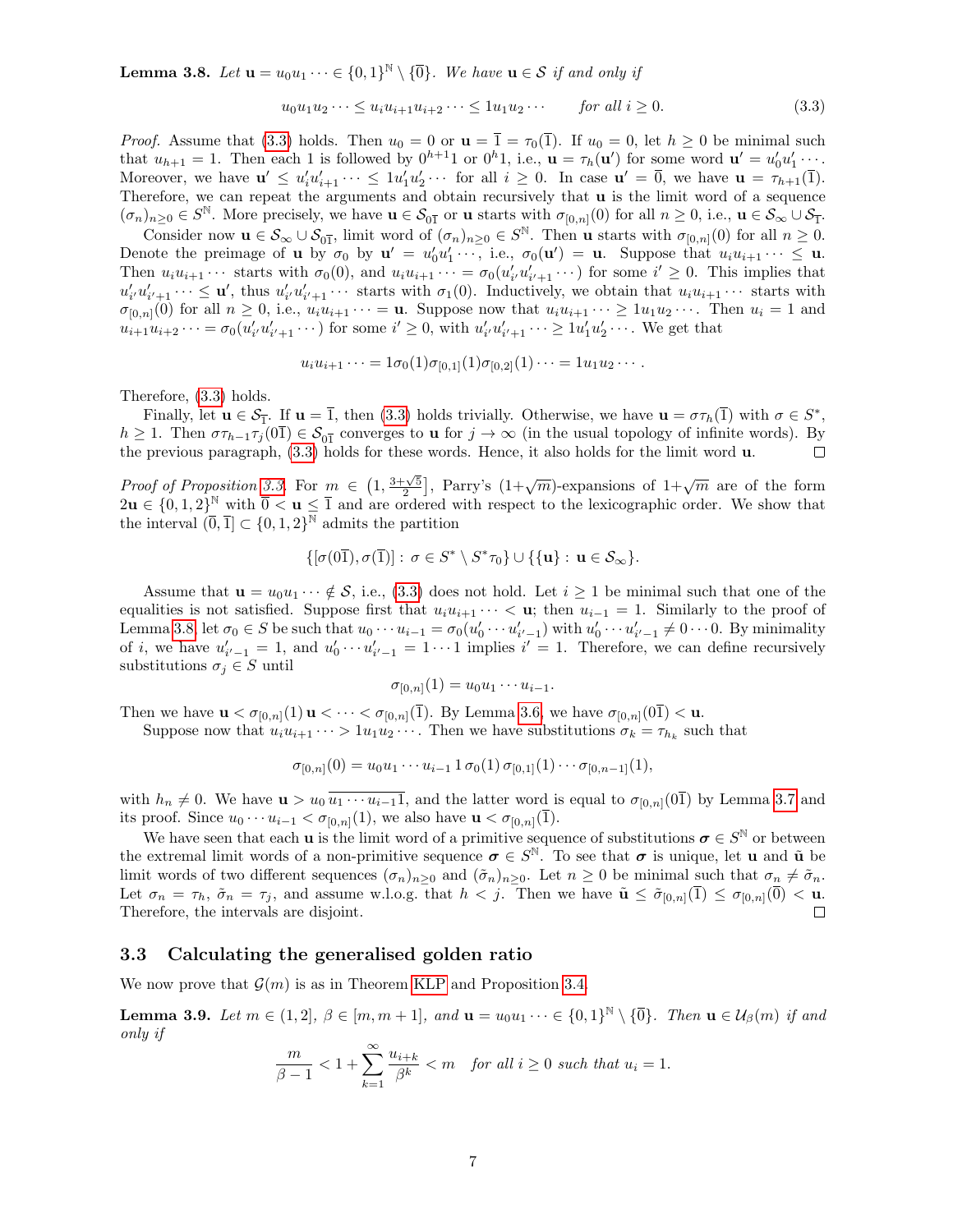$\sum_{k=1}^{\infty}$ *Proof.* As  $q(\{0, 1, m\}) = 1 + m$ , Theorem [P](#page-2-0) and Remark [2.1](#page-2-4) give that  $u \in \mathcal{U}_{\beta}(m)$  if and only if  $\sum_{k=0}^{\infty} \frac{u_{i+k}}{\beta^k} \in E_{u_i}$  for all  $i \geq 0$ , with  $E_0 = [0,1)$  and  $E_1 = (\frac{m}{\beta-1},m)$ . If  $u_i = 0$ , then we either have  $u_j = 0$  for all  $j \geq i$  and thus  $\sum_{k=0}^{\infty} \frac{u_{i+k}}{\beta^k} = 0 \in E_0$  or there exists  $j > i$  such that  $u_i = \cdots = u_{j-1} = 0$ ,  $u_j = 1$ . In the latter case,  $\sum_{k=0}^{\infty} \frac{u_{j+k}}{\beta^k} \in E_1$  implies that  $\sum_{k=0}^{\infty} \frac{u_{i+k}}{\beta^k} \in \beta^{i-j} E_1 \subset E_0$  since  $\beta \geq m$ . This proves the lemma.

<span id="page-7-4"></span>**Lemma 3.10.** Let  $u \in S_{\infty}$ ,  $m \in (1, 2]$ . Then we have  $u \in \mathcal{U}_{1+\sqrt{m}}(m)$  if and only if  $m = \mathfrak{m}_u$ . In **Definition b**.10. Let  $\mathbf{u} \in \mathcal{O}_{\infty}$ ,  $m \in (1, 1)$ <br>particular, we have  $\mathcal{G}(\mathfrak{m}_{\mathbf{u}}) \leq 1 + \sqrt{\mathfrak{m}_{\mathbf{u}}}$ .

*Proof.* By Lemma [3.9,](#page-6-2) we have  $\mathbf{u} = u_0 u_1 \cdots \in \mathcal{U}_{1+\sqrt{m}}(m)$  if and only if

$$
\sqrt{m} < 1 + \sum_{k=1}^{\infty} \frac{u_{i+k}}{(1 + \sqrt{m})^k} < m
$$

for all  $i \geq 0$  such that  $u_i = 1$ . By Lemma [3.8](#page-6-1) and since **u** is aperiodic,  $u_i = 1$  implies that **u** <  $u_{i+1}u_{i+2}\cdots < u_1u_2\cdots$ . Here, the bounds **u** and  $u_1u_2\cdots$  cannot be improved because, for all  $n \geq 0$ ,  $1\sigma_{[0,n]}(0)$  and  $1\sigma_0(1)\cdots\sigma_{[0,n-1]}(1)$  (which is a suffix of  $\sigma_{[0,n]}(0)$ ) are factors of **u**. Therefore, we have  $\mathbf{u} \in \mathcal{U}_{1+\sqrt{m}}(m)$  if and only if

$$
\sqrt{m} \le 1 + \sum_{k=1}^{\infty} \frac{u_k}{(1 + \sqrt{m})^{k+1}}
$$
 and  $1 + \sum_{k=1}^{\infty} \frac{u_k}{(1 + \sqrt{m})^k} \le m$ .

This means that  $1 + \sum_{k=1}^{\infty} u_k (1 + \sqrt{m})^{-k} = m$ , i.e.,  $m = \mathfrak{m}_{\mathbf{u}}$ .

<span id="page-7-1"></span>**Lemma 3.11.** Let  $\sigma \in S^*$  and  $m > 1$ . There is a unique number  $f_{\sigma}(m) > 1$  such that

<span id="page-7-0"></span>
$$
m = 1 + \sum_{k=1}^{\infty} \frac{\tilde{u}_k^{(\sigma)}}{f_{\sigma}(m)^k}.
$$
\n(3.4)

We have  $f'_{\sigma}(m) < 0$ ,  $f_{\sigma}(\mathfrak{m}_{\sigma(0\bar{1})}) = 1 + \sqrt{\mathfrak{m}_{\sigma(0\bar{1})}}$ ,  $f_{\sigma}(m) < 1 + \sqrt{m}$  if and only if  $m > \mathfrak{m}_{\sigma(0\bar{1})}$ , and  $\sigma(\overline{1}) \notin \mathcal{U}_{f_{\sigma}(m)}(m)$  if  $m \leq 2$ .

*Proof.* Let  $h_m(x) = 1 + \sum_{k=1}^{\infty} \tilde{u}_k^{(\sigma)}$  $\lim_{k} (x) x^{-k} - m$ . Then  $\lim_{x \to 1} h_m(x) = \infty$ ,  $\lim_{x \to \infty} h_m(x) = 1 - m < 0$ ,  $h_m(x)$ is continuous and strictly monotonically decreasing, thus  $f_{\sigma}(m)$  is the unique solution of  $h_m(x) = 0$ . We have

$$
\frac{1}{f'_{\sigma}(m)} = -\sum_{k=1}^{\infty} \frac{k \tilde{u}_k^{(\sigma)}}{f_{\sigma}(m)^{k+1}} < 0,
$$

in particular  $f_{\sigma}(m) < f_{\sigma}(\mathfrak{m}_{\sigma(0\bar{1})}) = 1 + \sqrt{\mathfrak{m}_{\sigma(0\bar{1})}} < 1 + \sqrt{m}$  for  $m > \mathfrak{m}_{\sigma(0\bar{1})}$ .

By Lemma [3.7,](#page-5-3)  $1\tilde{u}_1^{(\sigma)}\tilde{u}_2^{(\sigma)}\cdots$  is a periodic word with the same period as  $\sigma(\bar{1})$ . Therefore, [\(3.4\)](#page-7-0) and Lemma [3.9](#page-6-2) imply that  $\sigma(\overline{1}) \notin \mathcal{U}_{f_{\sigma}(m)}(m)$ .  $\Box$ 

<span id="page-7-5"></span>**Lemma 3.12.** Let  $\sigma \in S^*$  and  $m > 1$ . There is a unique number  $g_{\sigma}(m) > 1$  such that

<span id="page-7-2"></span>
$$
\frac{m}{g_{\sigma}(m)-1} = 1 + \sum_{k=0}^{\infty} \frac{u_k^{(\sigma)}}{g_{\sigma}(m)^{k+1}}.
$$
\n(3.5)

We have  $g'_{\sigma}(m) > 0$ ,  $g_{\sigma}(\mathfrak{m}_{\sigma(\bar{1})}) = 1 + \sqrt{\mathfrak{m}_{\sigma(\bar{1})}}$ ,  $g_{\sigma}(m) < 1 + \sqrt{m}$  if and only if  $m < \mathfrak{m}_{\sigma(\bar{1})}$ , and  $\sigma(\bar{1}) \notin$  $\mathcal{U}_{q_{\sigma}(m)}(m)$  if  $m \leq 2$ .

*Proof.* Setting  $h_m(x) = \frac{m}{x-1} - 1 - \sum_{k=0}^{\infty}$  $\frac{u_k^{(\sigma)}}{x^{k+1}}$ , we have

<span id="page-7-3"></span>
$$
h'_m(x) = \sum_{k=0}^{\infty} \frac{(k+1)u_k^{(\sigma)}}{x^{k+2}} - \frac{m}{(x-1)^2} \le \sum_{k=0}^{\infty} \frac{k+1}{x^{k+2}} - \frac{m}{(x-1)^2} = \frac{1-m}{(x-1)^2} < 0
$$
 (3.6)

 $\Box$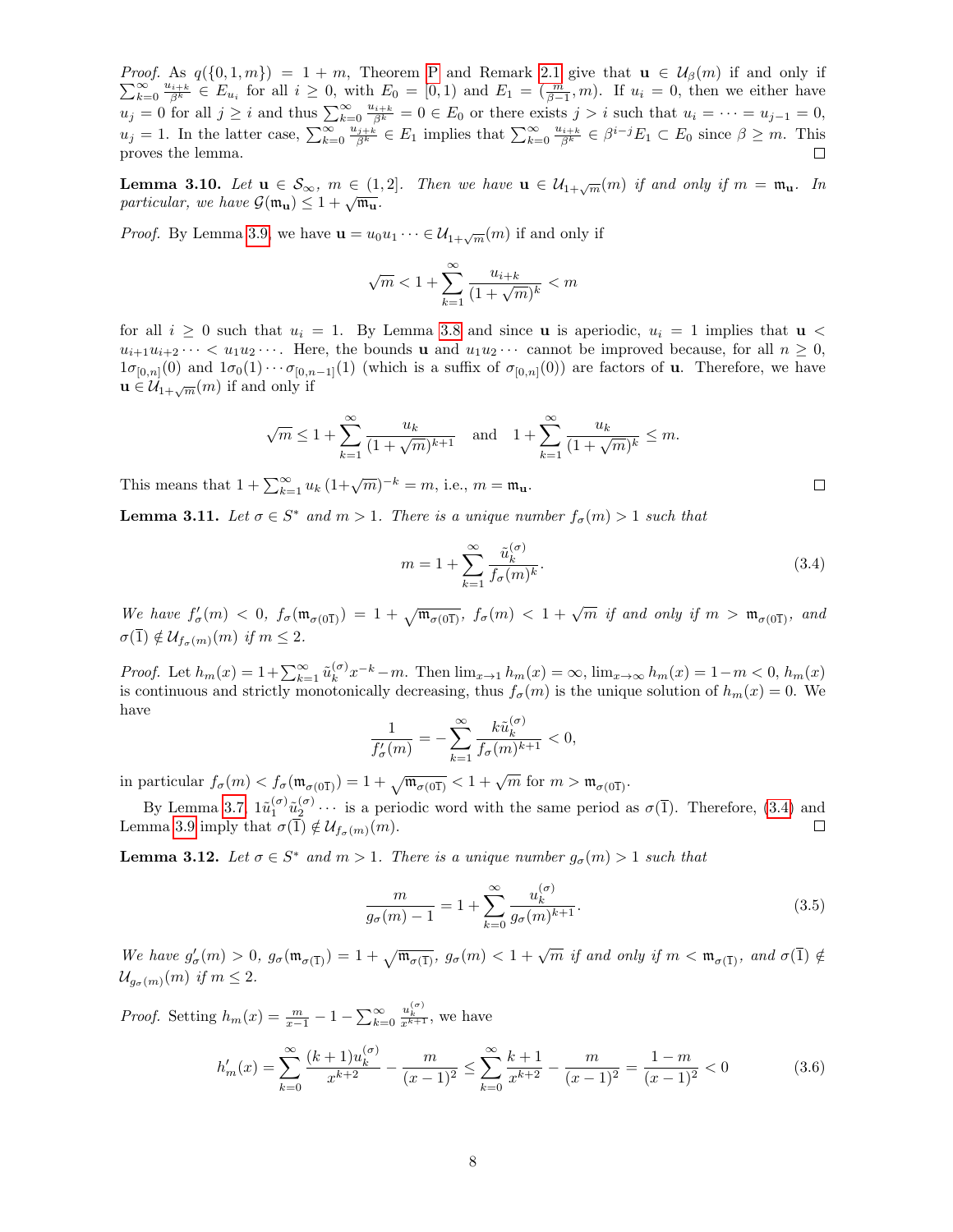for  $x > 1$ . Similarly to the proof of Lemma [3.11,](#page-7-1)  $g_{\sigma}(m)$  is the unique solution of  $h_m(x) = 0$ . (Note that  $g_{\sigma}(m) = m$  if  $\sigma(\overline{1}) = \overline{1}$ .) We have

$$
\frac{1}{g'_{\sigma}(m)} = (1 - g_{\sigma}(m)) h'_{m}(g_{\sigma}(m)) > 0.
$$

Now,  $g_{\sigma}(m) < 1 + \sqrt{m}$  is equivalent to  $h_m(1+\sqrt{m}) < 0$ , i.e.,  $1 + \sum_{k=0}^{\infty} u_k^{(\sigma)}$  $\binom{(n)}{k} (1+\sqrt{m})^{-k-1} > \sqrt{m}$ . By Remark [3.2,](#page-4-2) we obtain that  $m < \mathfrak{m}_{\sigma(\overline{1})}$ . Since  $1\sigma(\overline{1})$  is a suffix of  $\sigma(\overline{1})$ , [\(3.5\)](#page-7-2) and Lemma [3.9](#page-6-2) give that  $\sigma(\overline{1}) \notin \mathcal{U}_{g_{\sigma}(m)}(m).$  $\Box$ 

**Lemma 3.13.** Let  $\sigma \in S^*$ . There is a unique  $\mu_{\sigma} \in (\mathfrak{m}_{\sigma(0\overline{1})}, \mathfrak{m}_{\sigma(\overline{1})})$  with  $f_{\sigma}(\mu_{\sigma}) = g_{\sigma}(\mu_{\sigma})$ . We have  $f_{\sigma}(\mu_{\sigma}) = g_{\sigma}(\mu_{\sigma}) \geq 2$ , with equality if and only if  $\sigma(\overline{1}) = \overline{0^{n}1}$  for some  $n \geq 0$ .

If  $m \in [\mathfrak{m}_{\sigma(0\overline{1})}, \mu_{\sigma}],$  then  $\sigma(\overline{1}) \in \mathcal{U}_{\beta}(m)$  for all  $\beta > f_{\sigma}(m),$  in particular  $\mathcal{G}(m) \leq f_{\sigma}(m)$ .

If  $m \in [\mu_{\sigma}, \mathfrak{m}_{\sigma(\overline{1})}]$ , then  $\sigma(\overline{1}) \in \mathcal{U}_{\beta}(m)$  for all  $\beta > g_{\sigma}(m)$ , in particular  $\mathcal{G}(m) \leq g_{\sigma}(m)$ .

*Proof.* The number  $\mu_{\sigma}$  is well defined since  $f'(m) < 0$ ,  $g'(m) > 0$  on  $I_{\sigma}$ ,

$$
f_{\sigma}(\mathfrak{m}_{\sigma(0\overline{1})})=1+\sqrt{\mathfrak{m}_{\sigma(0\overline{1})}}>g_{\sigma}(\mathfrak{m}_{\sigma(0\overline{1})}) \text{ and } f_{\sigma}(\mathfrak{m}_{\sigma(\overline{1})})<1+\sqrt{\mathfrak{m}_{\sigma(\overline{1})}}=g_{\sigma}(\mathfrak{m}_{\sigma(\overline{1})}).
$$

If  $\sigma(\bar{1}) = \bar{1}$ , then  $\mu_{\sigma} = \beta_{\sigma} = 2$ . Assume in the following that  $\sigma(\bar{1}) \neq \bar{1}$  and let  $m = 1 + \sum_{k=0}^{\infty} u_k^{(\sigma)}$  $\binom{(\sigma)}{k} 2^{-k-1},$ i.e.,  $g_{\sigma}(m) = 2$ . By Lemma [3.7,](#page-5-3) we have  $\sigma(\bar{1}) = \bar{0} \overline{w} \bar{1} \le \bar{w} \overline{0} \bar{1} = \tilde{u}_{1}^{(\sigma)} \tilde{u}_{2}^{(\sigma)} \cdots$  for some finite word w, thus

$$
1 + \sum_{k=1}^{\infty} \frac{\tilde{u}_k^{(\sigma)}}{2^k} \ge 1 + \sum_{k=0}^{\infty} \frac{u_k^{(\sigma)}}{2^{k+1}} = m,
$$

hence  $f_{\sigma}(m) \geq 2 = g_{\sigma}(m)$ . This implies that  $\beta_{\sigma} \geq 2$ . If  $\beta_{\sigma} = 2$ , then we must have  $0w = w_0$ , i.e.,  $w = 0 \cdots 0$ . Therefore,  $\beta_{\sigma} = 2$  is equivalent to  $\sigma(\overline{1}) = \overline{0^{n}1}$  for some  $n \ge 0$ .

Let now  $m \in \left[\mathfrak{m}_{\sigma(0\overline{1})}, \mu_{\sigma}\right]$  and  $\beta > f_{\sigma}(m)$ , or  $m \in \left[\mu_{\sigma}, \mathfrak{m}_{\sigma(\overline{1})}\right]$  and  $\beta > g_{\sigma}(m)$ . Then we also have  $\beta > g_{\sigma}(m)$  and  $\beta > f_{\sigma}(m)$  respectively. For  $i \geq 0$  with  $u_i^{(\sigma)} = 1$ , we get

$$
\frac{m}{\beta-1}<1+\sum_{k=0}^\infty \frac{u_k^{(\sigma)}}{\beta^{k+1}}\leq 1+\sum_{k=1}^\infty \frac{u_{i+k}^{(\sigma)}}{\beta^k}\leq 1+\sum_{k=1}^\infty \frac{\tilde u_k^{(\sigma)}}{\beta^k}
$$

where the first inequality follows from  $\beta > g_{\sigma}(m)$  and [\(3.6\)](#page-7-3), the last inequality from  $\beta > f_{\sigma}(m)$ , and the middle inequalities are direct consequences of  $\beta \geq 2$  and  $\sigma(\overline{1}) \leq u_{i+1}^{(\sigma)} u_{i+2}^{(\sigma)} \cdots \leq \tilde{u}_1^{(\sigma)} \tilde{u}_2^{(\sigma)} \cdots$ , which holds by Lemmas [3.8](#page-6-1) and [3.7.](#page-5-3) Thus  $\sigma(\overline{1}) \in \mathcal{U}_{\beta}(m)$ .  $\Box$ 

The preceding lemmas show that  $\mathcal{G}(m) \leq 1 + \sqrt{m}$  for all  $m \in (1, 2]$ . The next lemma justifies why we have restricted our attention to sequences in  $\{0,1\}^{\mathbb{N}}$ .

<span id="page-8-0"></span>**Lemma 3.14.** Let  $m \in (1, 2], \beta \leq 1 + \sqrt{m}, u_0u_1 \cdots \in \mathcal{U}_{\beta}(m)$ . Then  $u_i = m$  implies  $u_0 \cdots u_i = m \cdots m$ . *Proof.* If  $u_i = m, i ≥ 1$ , then [\(2.2\)](#page-2-3) implies that  $u_{i-1} + \sum_{k=1}^{\infty} \frac{u_{i-1+k}}{\beta^k} > u_{i-1} + \frac{1}{\beta} \left(1 + \frac{m}{\beta-1}\right) ≥ u_{i-1} + 1$ , thus [\(2.1\)](#page-2-2) excludes that  $u_{i-1} = 0$  or  $u_{i-1} = 1$ . Recursively, we obtain that  $u_k = m$  for all  $0 \le k \le m$ .  $\Box$ 

<span id="page-8-1"></span>**Lemma 3.15.** Let  $m \in (1, 2], \beta < 2$ . Then  $\mathcal{U}_{\beta}(m)$  is trivial.

*Proof.* Let  $u_0u_1 \cdots \in \mathcal{U}_\beta(m)$ . By Theorem [P,](#page-2-0) we have  $u_i \neq 1$  for all  $i \geq 0$ . Since  $m \leq 1 + \frac{m}{\beta-1}$ , we have  $m\overline{0} \notin \mathcal{U}_{\beta}(m)$ , thus Lemma [3.14](#page-8-0) implies that  $\mathcal{U}_{\beta}(m) = {\overline{0}, \overline{m}}$ .  $\Box$ 

<span id="page-8-2"></span>**Lemma 3.16.** Let  $m \in (1,2], \beta \leq 1 + \sqrt{m}$ , and  $u_0u_1\cdots \in \mathcal{U}_{\beta}(m) \cap (\{0,1\}^{\mathbb{N}} \setminus {\overline{0}}).$  Then we have  $\inf\{u_{i+1}u_{i+2}\cdots : i\geq 0, u_i=1\} \in \mathcal{S}_{\infty}\cup \mathcal{S}_{\overline{1}}.$ 

*Proof.* Let  $\tilde{\mathbf{u}} = \tilde{u}_0 \tilde{u}_1 \cdots = \inf\{u_{i+1}u_{i+2} \cdots : i \geq 0, u_i = 1\}$ . Since  $\tilde{\mathbf{u}} = \overline{1} \in \mathcal{S}_{\overline{1}}$  when  $\tilde{u}_0 = 1$ , we assume in the following that  $\tilde{u}_0 = 0$ . For all  $i \geq 0$  with  $\tilde{u}_i = 1$ , we have

$$
\sum_{k=1}^{\infty} \frac{\tilde{u}_{i+k}}{\beta^k} < m-1 \le \beta \left(\frac{m}{\beta-1} - 1\right) \le \beta \inf_{i \ge 0: \, u_i = 1} \sum_{k=1}^{\infty} \frac{u_{i+k}}{\beta^k} \le \beta \sum_{k=0}^{\infty} \frac{\tilde{u}_k}{\beta^{k+1}} = \sum_{k=1}^{\infty} \frac{\tilde{u}_k}{\beta^k},
$$

since  $E_1 = \left(\frac{m}{\beta-1}, m\right)$  and  $\beta \leq 1 + \sqrt{m}$ . As  $\beta \geq 2$  by Lemma [3.15,](#page-8-1) we obtain that  $\tilde{u}_i \tilde{u}_{i+1} \cdots < 1 \tilde{u}_1 \tilde{u}_2 \cdots$ for all  $i \geq 0$ . By the definition of  $\tilde{\mathbf{u}}$ , we also have  $\tilde{u}_i \tilde{u}_{i+1} \cdots \geq \tilde{\mathbf{u}}$ , thus  $\tilde{\mathbf{u}} \in \mathcal{S}$  by Lemma [3.8.](#page-6-1) Moreover, we have  $\tilde{\mathbf{u}} \notin \mathcal{S}_{0\bar{1}}$  by Lemma [3.7](#page-5-3) and the fact that  $\tilde{u}_i \tilde{u}_{i+1} \cdots < 1 \tilde{u}_1 \tilde{u}_2 \cdots$  for all  $i \geq 0$ .  $\Box$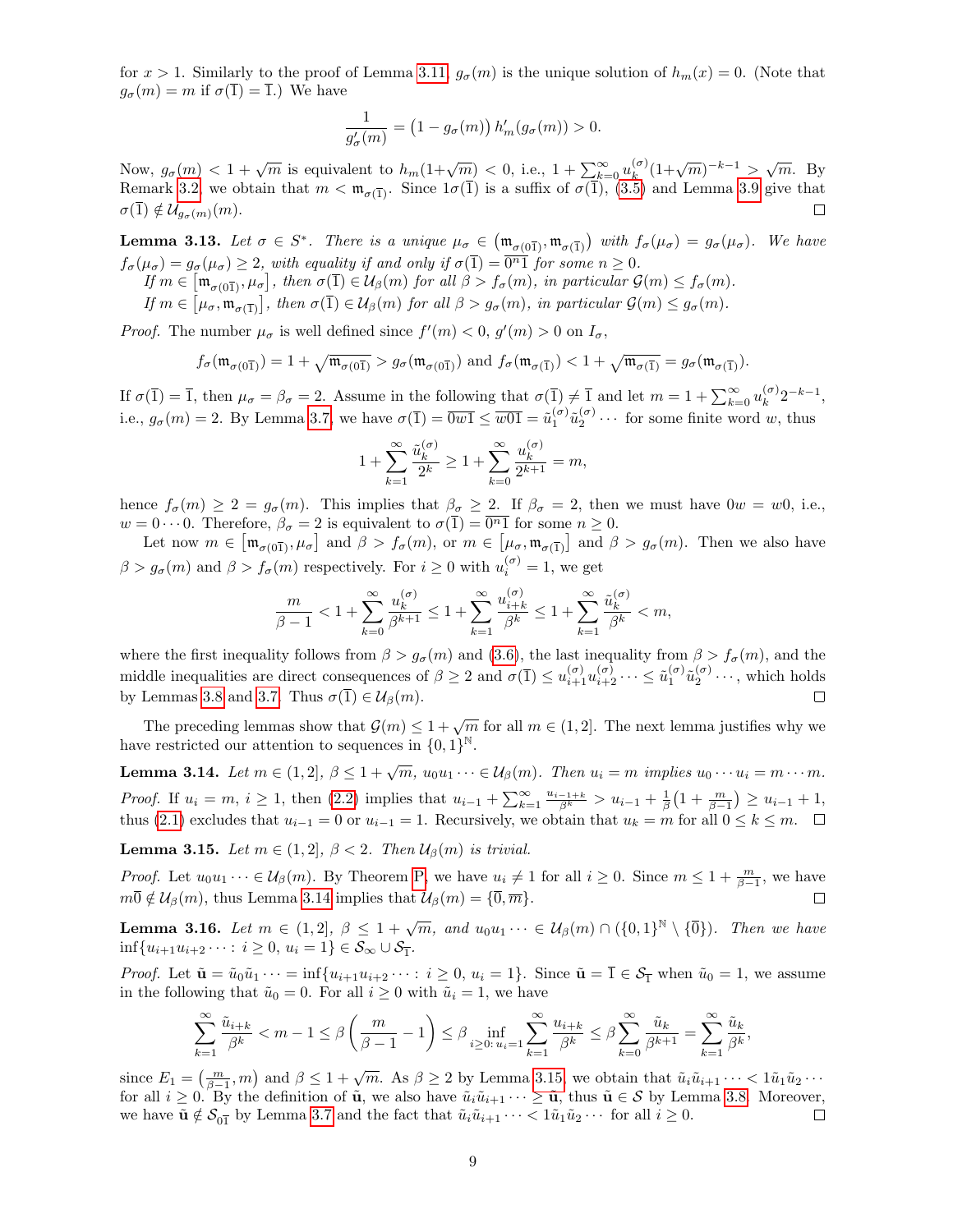Remark 3.17. One obtains similarly that  $\sup\{0u_{i+1}u_{i+2}\cdots : i\geq 0, u_i=1\} \in \mathcal{S}_{\infty}\cup \mathcal{S}_{0\bar{1}}$ .

<span id="page-9-0"></span>Proposition 3.18. We have

$$
\mathcal{G}(m) = \begin{cases} 1+\sqrt{m} & \text{ if } m \in \{\mathfrak{m}_{\mathbf{u}}: \, \mathbf{u} \in \mathcal{S}_{\infty}\}, \\ f_{\sigma}(m) & \text{ if } m \in \big[\mathfrak{m}_{\sigma(0\overline{1})}, \mu_{\sigma}\big], \, \sigma \in S^*, \\ g_{\sigma}(m) & \text{ if } m \in \big[\mu_{\sigma}, \mathfrak{m}_{\sigma(\overline{1})}\big], \, \sigma \in S^*. \end{cases}
$$

*Proof.* Let  $\beta \geq 2$ ,  $\mathbf{u} \in \mathcal{U}_{\beta}(m) \cap \{0,1\}^{\mathbb{N}}$  and  $\tilde{\mathbf{u}}$  as in Lemma [3.16.](#page-8-2) Then  $\tilde{\mathbf{u}} \in \mathcal{U}_{\tilde{\beta}}(m)$  for all  $\tilde{\beta} > \beta$ . If  $\tilde{\mathbf{u}} \in \mathcal{S}_{\infty}$ , then Lemma [3.10](#page-7-4) gives that  $\beta \geq 1 + \sqrt{m}$ . If  $\tilde{\mathbf{u}} = \sigma(\overline{1}), \sigma \in S^*$ , then  $\beta \geq \max\{f_{\sigma}(m), g_{\sigma}(m)\}\)$  by Lemmas [3.11](#page-7-1) and [3.12.](#page-7-5) This implies that  $\beta \ge f_{\sigma}(m)$  if  $m \in [\mathfrak{m}_{\sigma(0\overline{1})}, \mu_{\sigma}], \beta \ge g_{\sigma}(m)$  if  $m \in [\mu_{\sigma}, \mathfrak{m}_{\sigma(\overline{1})}],$  $\Delta$  and  $\beta \geq 1 + \sqrt{m}$  otherwise. The opposite inequalities are also proved in Lemmas [3.10,](#page-7-4) [3.11](#page-7-1) and [3.12.](#page-7-5)

The previous lemmas prove Propositions [3.4](#page-5-4) and [3.5](#page-5-5) and the main part of Theorem [KLP.](#page-1-0)

*Proof of Theorem [2.](#page-1-1)* By Lemmas [3.11](#page-7-1) and [3.12,](#page-7-5)  $\mathcal{G}(m)$  is differentiable on  $(1,2] \setminus (\mathfrak{M} \cup \{\mu_{\sigma} : \sigma \in S^*\})$ . By Propositions [3.3](#page-5-1) and [3.18,](#page-9-0) Lemmas [3.11](#page-7-1) and [3.12,](#page-7-5) and the continuity of  $\mathcal G$  on  $(1, 2]$ , the total variation is

$$
\sum_{\sigma \in S^* \setminus S^* \tau_0} \left( \mathcal{G}(\mathfrak{m}_{\sigma(0\overline{1})}) - \mathcal{G}(\mu_{\sigma}) \right) + \sum_{\sigma \in S^* \setminus S^* \tau_0 : \sigma(1) \neq 1} \left( \mathcal{G}(\mathfrak{m}_{\sigma(\overline{1})}) - \mathcal{G}(\mu_{\sigma}) \right).
$$

As  $\lim_{m\to 1^+} \mathcal{G}(m) = 2 = \mathcal{G}(2)$ , the two sums are equal. For  $m \in (\mu_{\sigma}, \mathfrak{m}_{\sigma(\overline{1})}), \sigma \in S^*, \sigma(1) \neq 1$ , we have

$$
\frac{1}{\mathcal{G}'(m)} = \frac{m}{\mathcal{G}(m) - 1} - (\mathcal{G}(m) - 1) \sum_{k=1}^{\infty} \frac{(k+1)u_k^{(\sigma)}}{\mathcal{G}(m)^{k+2}} = 1 - \sum_{k=1}^{\infty} \left( k - \frac{k+1}{\mathcal{G}(m)} \right) \frac{u_k^{(\sigma)}}{\mathcal{G}(m)^{k+1}}
$$
  
>  $1 - \sum_{k=1}^{\infty} \left( k - \frac{k+1}{\mathcal{G}(m)} \right) \frac{1}{\mathcal{G}(m)^{k+1}} = 1 - \frac{1}{\mathcal{G}(m)^2} \ge \frac{3}{4},$ 

using that  $k - \frac{k+1}{\mathcal{G}(m)} \geq 0$  for all  $k \geq 1$ . Therefore, we have

$$
\sum_{\sigma \in S^* \backslash S^* \tau_0: \sigma(1) \neq 1} \left( \mathcal{G}(\mathfrak{m}_{\sigma(\overline{1})}) - \mathcal{G}(\mu_{\sigma}) \right) < \frac{4}{3} \sum_{\sigma \in S^* \backslash S^* \tau_0: \sigma(1) \neq 1} (\mathfrak{m}_{\sigma(\overline{1})} - \mu_{\sigma}) = \frac{4}{3} \left( 1 - \sum_{\sigma \in S^* \backslash S^* \tau_0} (\mu_{\sigma} - \mathfrak{m}_{\sigma(0\overline{1})}) \right).
$$

We have  $\beta_{\tau_h} = 2$  for all  $h \geq 0$  since  $\tau_h(\overline{1}) = \overline{0^{h_1}}$  and  $\tau_h(0\overline{1}) = 0\overline{0^{h_1}}$ , thus  $\mu_{\tau_h} = 2^{h+1}/(2^{h+1}-1)$ , and  $\beta = 1 + \sqrt{\mathfrak{m}_{\tau_h(\vec{01})}}$  satisfies  $\beta^{h+3} - 2\beta^{h+2} - 1 = \beta^2 - 2\beta$ , hence  $\mu_{\tau_0} - \mathfrak{m}_{\tau_0(\vec{01})} \approx 0.24512$  (and  $\mu_{\sigma} = \mu_{\tau_0}$  when  $\sigma$  is the identity,  $\mathfrak{m}_{0\bar{1}} = \mathfrak{m}_{\tau_0(0\bar{1})}$ ,  $\mu_{\tau_1} - \mathfrak{m}_{\tau_1(0\bar{1})} \approx 0.05136$ . This gives that  $\sum_{\sigma \in S^* \backslash S^* \tau_0} (\mu_{\sigma} - \mathfrak{m}_{\sigma(0\bar{1})}) > 1/4$ , thus the total variation is less than 2.

The derivative is unbounded because we have, for all  $m \in (\mathfrak{m}_{\sigma(0\overline{1})}, \mu_{\sigma})$  with  $\sigma \in \tau_h S^*$ ,

$$
\left| \frac{1}{\mathcal{G}'(m)} \right| = \sum_{k=1}^{\infty} \frac{k \tilde{u}_k^{(\sigma)}}{\mathcal{G}(m)^{k+1}} \le \sum_{k=h+1}^{\infty} \frac{k}{2^{k+1}} = \frac{h+2}{2^{h+1}}.
$$

Proof of Theorem [4.](#page-2-1) Note that the map  $\iota : m \mapsto \frac{m}{m-1}$  is an order-reversing involution on  $(1, \infty)$ . By Proposition [3.18,](#page-9-0) we have  $m = \iota(\mathcal{G}(m)^h)$  and thus  $\mathcal{G}(m) = \iota(m)^{1/h}$  for all  $m \in [\mathfrak{m}_{\tau_{h-1}(0\overline{1})}, \mu_{\tau_{h-1}}], h \ge 1$ . Moreover,  $\iota(m) \geq \mathfrak{m}_{\tau_{h-1}(0\bar{1})}$  is equivalent to  $1 + \sqrt{\iota(m)} \geq m^{1/h}$  by Lemma [3.11,](#page-7-1) and  $\mu_{\tau_{h-1}} = 2$  by the proof of Theorem [2.](#page-1-1) For  $2^h \le m \le (1 + \sqrt{\iota(m)})^h$ , we have thus  $\mathcal{G}(\iota(m)) = m^{1/h}$ .  $\Box$ 

#### 3.4 Hausdorff dimension of M

In this section we show that the Hausdorff dimension of  $\mathfrak{M}$  is 0.

Proof of Theorem [3.](#page-2-5) It suffices to show that  $\dim_H(\mathcal{G}(\mathfrak{M})) = 0$  because  $\mathcal{G}: \mathfrak{M} \to \mathbb{R}$  is given by  $\mathcal{G}(m) =$ *Troof of Theorem 3.* It sumes to show that  $\dim_H(\mathcal{G}(\mathcal{M}))$ <br> $1 + \sqrt{m}$ , and  $1 + \sqrt{m}$  is bi-Lipschitz on the interval (1, 2).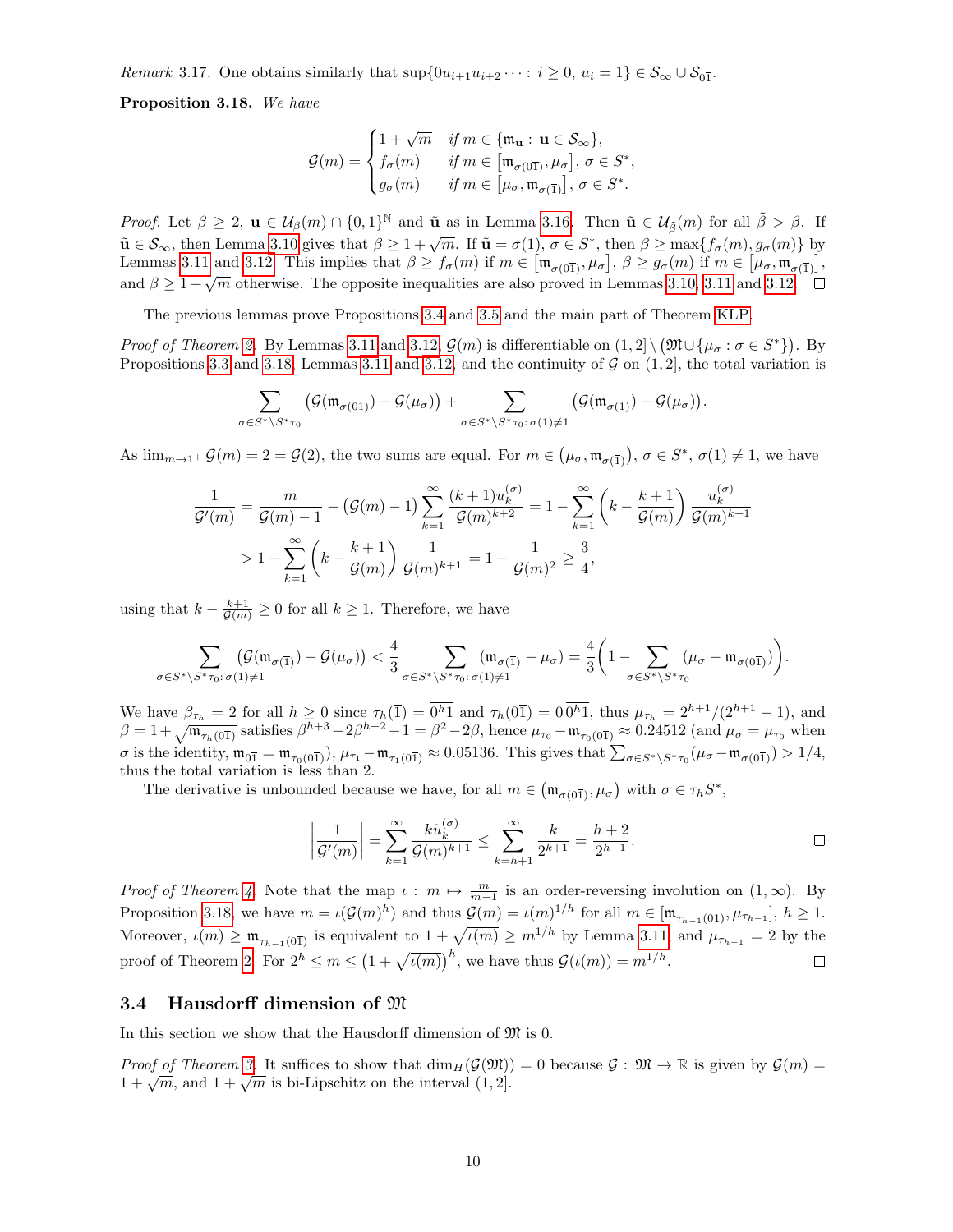Given  $m \in \mathfrak{M}$ , we know by Proposition [3.5](#page-5-5) that  $m = \mathfrak{m}_{\mathbf{u}}$  for some  $\mathbf{u} \in \mathcal{S} \setminus \{ \overline{1} \}$ . Remark [3.2](#page-4-2) states that 2u is also the  $\beta$ -expansion of  $\beta = 1 + \sqrt{m_u}$ . Therefore, for each  $n \in \mathbb{N}$  we have

$$
1+\sqrt{\mathfrak{m}_{\mathbf{u}}}\in C_{2u_1\cdots u_n}:=\big\{\beta>1:\,\text{the }\beta\text{-expansion of }\beta\text{ starts with }2u_1\cdots u_n\big\}.
$$

We have  $C_{2u_1\cdots u_n} \subset [2,\infty)$  and, hence, the diameter of  $C_{2u_1\cdots u_n}$  is at most  $2^{-n}$ , e.g., by a lemma of Schmeling [\[10,](#page-11-5) Lemma 4.1].

We now prove  $\dim_H(\mathcal{G}(\mathfrak{M})) = 0$  by explicitly constructing a cover. We introduce the set

$$
L_n := \{u_1 \cdots u_n \in \{0,1\}^n : u_1 \cdots u_n \text{ is a prefix of an element of } S\}.
$$

For each  $n \in \mathbb{N}$  we have

$$
\mathcal{G}(\mathfrak{M}) \subset \bigcup_{u_1 \cdots u_n \in L_n} C_{2u_1 \cdots u_n}.
$$

So the set  $\{C_{2u_1\cdots u_n}: u_1\cdots u_n\in L_n\}$  is a cover of  $\mathcal{G}(\mathfrak{M})$ . Let  $s>0$  be arbitrary and  $\mathcal{H}^s(\cdot)$  denote the s-dimensional Hausdorff measure. We observe

$$
\mathcal{H}^s(\mathcal{G}(\mathfrak{M})) \le \lim_{n \to \infty} \sum_{u_1 \cdots u_n \in L_n} \text{Diam}(C_{2u_1 \cdots u_n})^s \le \lim_{n \to \infty} \frac{\#L_n}{2^{ns}}.
$$

As was pointed out in Remark [3.1,](#page-4-3) every element of  $S$  is a Sturmian sequence. Thus it is a consequence of [\[5,](#page-11-6) Theorem 2.2.36] that  $#L_n$  grows at most polynomially in n. Therefore  $\lim_{n\to\infty} H_{n2}^{-ns} = 0$  and  $dim_H(\mathfrak{M}) \leq s$ . Since s is arbitrary we are done.  $\Box$ 

## 4 Behaviour at the generalised golden ratio

In this section we discuss the behaviour of the univoque set at the generalised golden ratio. It was observed in [\[1\]](#page-10-1) that when  $\beta = \mathcal{G}(\{0, 1, ..., m\})$  for some positive integer m, then every  $x \in (0, \frac{m}{\beta-1})$  either has a countable infinite of expansions, or a continuum of expansions. In other words  $\mathcal{U}_{\mathcal{G}(\{0,1,\ldots,m\})}(\{0,1,\ldots,m\})$ is still trivial. However, Lemma [3.10](#page-7-4) demonstrates that this is not always the case. Indeed the following result is an immediate consequence of this lemma.

<span id="page-10-2"></span>**Proposition 4.1.** If  $u \in S_{\infty}$  then  $U_{\mathcal{G}(\mathfrak{m}_u)}(\mathfrak{m}_u)$  is non-trivial.

In [\[9\]](#page-11-7) it was shown that the smallest  $\beta \in (1,2)$  for which an x has precisely two expansions over the alphabet  $\{0, 1\}$  was  $\beta_2 \approx 1.71064$ . As such, there is a small gap between the golden ratio for the alphabet  $\{0,1\}$ , and the smallest  $\beta$  for which an x has precisely two expansion. As we show below, for certain alphabets it is possible that an  $x$  has precisely two expansions at the golden ratio.

<span id="page-10-3"></span>**Proposition 4.2.** For every  $u \in S_{\infty}$ , the number  $m_u/\mathcal{G}(m_u)$  has precisely two expansions in base  $\mathcal{G}(m_u)$ over the alphabet  $\{0, 1, \mathfrak{m}_\mathbf{u}\}.$ 

*Proof.* Let  $\beta = \mathcal{G}(\mathfrak{m}_{\mathbf{u}}) = 1 + \sqrt{\mathfrak{m}_{\mathbf{u}}}$  and let  $\mathfrak{m}_{\mathbf{u}}/\beta = \sum_{k=1}^{\infty} v_k \beta^{-k}$  be an expansion of  $\mathfrak{m}_{\mathbf{u}}/\beta$  over the alphabet  $\{0, 1, \mathfrak{m}_{\mathbf{u}}\}$ . Since  $\mathfrak{m}_{\mathbf{u}} > \frac{\mathfrak{m}_{\mathbf{u}}}{\beta-1}$ , we have  $v_1 \in \{1, \mathfrak{m}_{\mathbf{u}}\}$ , thus  $\sum_{k=1}^{\infty} v_{k+1} \beta^{-k}$  equals  $\mathfrak{m}_{\mathbf{u}} - 1$  and 0 respectively. Clearly, 0 has a unique expansion, and  $\mathfrak{m}_{\mathbf{u}} - 1$  has the expansion  $u_1u_2 \cdots$  by [\(3.1\)](#page-4-1), which is also unique by Lemma [3.10.](#page-7-4)  $\Box$ 

Proposition [4.1](#page-10-2) and Proposition [4.2](#page-10-3) imply Theorem [5.](#page-2-6)

Acknowledgements The authors are grateful to Vilmos Komornik for posing the questions that lead to this research.

## References

- <span id="page-10-1"></span>[1] S. Baker, Generalized golden ratios over integer alphabets, Integers 14 (2014), Paper No. A15, 28 pp.
- <span id="page-10-0"></span>[2] Z. Daróczy, I. Katai, Univoque sequences, Publ. Math. Debrecen  $42$  (1993), 397–407.